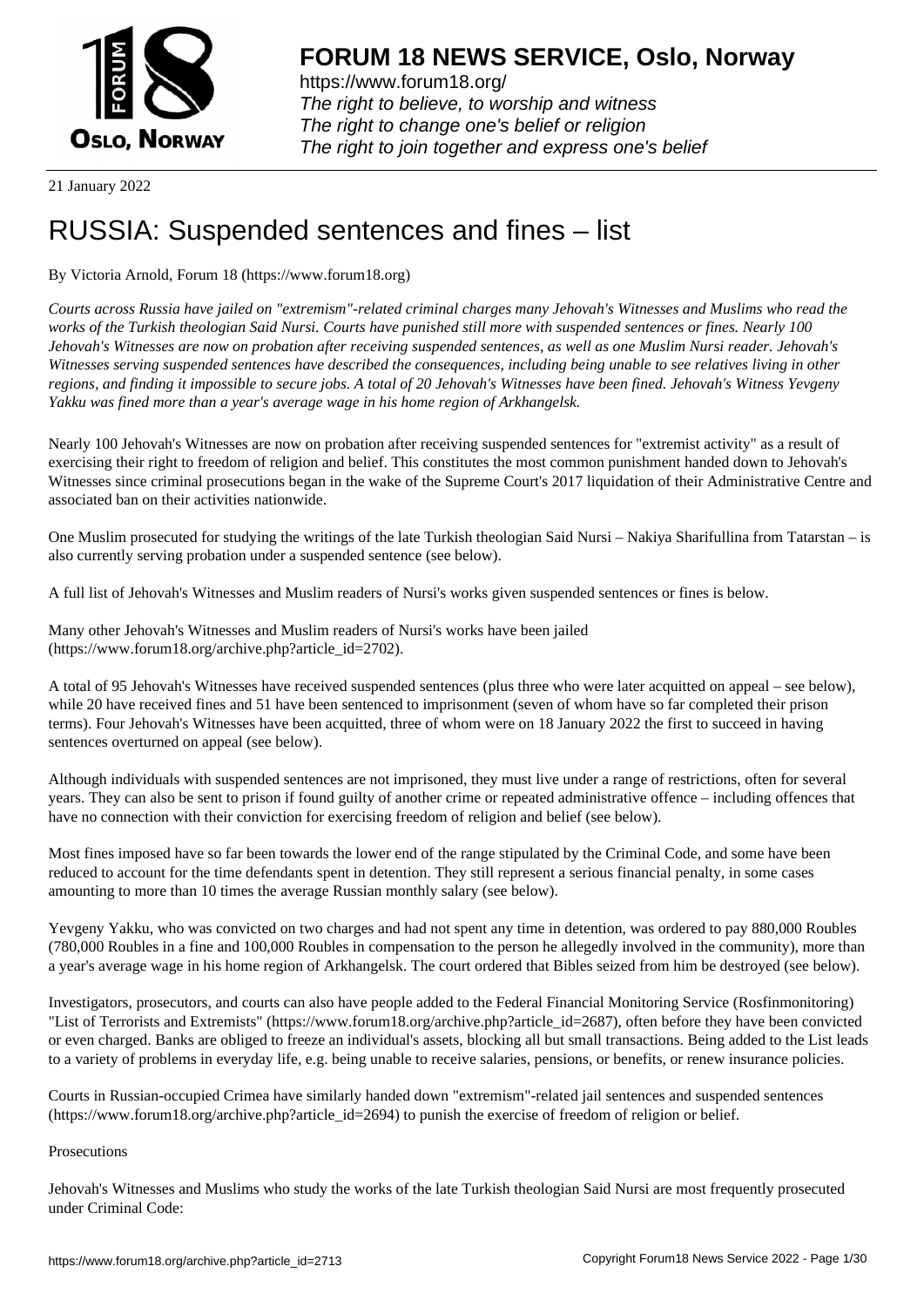- Article 282.2 for "organising" (Part 1, possible prison term of 6 to 10 years), or "participating in" (Part 2, 2 to 6 years), "the activity of a social or religious association or other organisation in relation to which a court has adopted a decision legally in force on liquidation or ban on the activity in connection with the carrying out of extremist activity". The majority of convictions have been under this Article;

- Article 282.2, Part 1.1 ("Inclination, recruitment or other involvement of a person in an extremist organisation") (4 to 8 years);

- and Article 282.3, Part 1 ("Financing extremist activity") (3 to 8 years).

As well as jail terms, courts can hand down suspended sentences or fines.

Consequences of suspended sentences

If the convicted person commits another crime or repeated administrative offences while a suspended sentence is in force, they may be sent to prison.

Jehovah's Witnesses already serving suspended sentences have described the consequences of suspended sentences (https://www.forum18.org/archive.php?article\_id=2667), including being unable to see relatives living in other regions, and finding it impossible to secure jobs. They must also register regularly with probation authorities, and police may visit their homes at any time to check that they are obeying night-time curfews and travel restrictions.

#### Sentences

Since the first post-ban convictions of Jehovah's Witnesses in July 2019, courts have handed down:

- 25 suspended sentences under Criminal Code Article 282.2, Part 1;
- 70 suspended sentences under Criminal Code Article 282.2, Part 2;
- 4 suspended sentences under Criminal Code Article 282.2, Part 1.1;
- 8 suspended sentences under Criminal Code 282.3, Part 1;
- 10 fines under Criminal Code Article 282.2, Part 1;
- 9 fines under Criminal Code Article 282.2, Part 2;
- 1 fine under Criminal Code Article 282.2, Part 1.1;
- 2 fines under Criminal Code Article 282.3, Part 1.

(Another Jehovah's Witness – Sergey Skrynnikov – was fined under Criminal Code Article 282.2, Part 2 (https://www.forum18.org/archive.php?article\_id=2480) in April 2019 for "continuing the activities" of the Oryol Jehovah's Witness congregation, which was liquidated as "extremist" in 2016, before the nationwide ban.)

These figures add up to more than the totals of individuals with suspended sentences or fines, as several people were convicted under more than one Criminal Code Article or part of an Article.

As with jail sentences, judges may also add bans on particular occupations or activities to suspended sentences (though not to fines). These run concurrently with probationary periods and periods of restrictions on freedom, although they may be longer. Jehovah's Witnesses have variously been prohibited from leading or participating in religious or public organisations, conducting religious education, and disseminating information online or on other telecommunications networks.

A total of 20 of those given suspended sentences have received such bans. The longest of these is a 6-year ban on engaging in the dissemination of religion, religious education, and the conduct of services and religious ceremonies, which was imposed on Albert Batchayev from the Republic of Karachay-Cherkesiya (nine others received bans of 5 years).

The longest known suspended sentence remains the 7-year term (https://www.forum18.org/archive.php?article\_id=2667) handed down on 12 May 2021 to Igor Valeryevich Turik (born 25 June 1968) from Perm.

The longest known probationary period is 5 years, imposed on: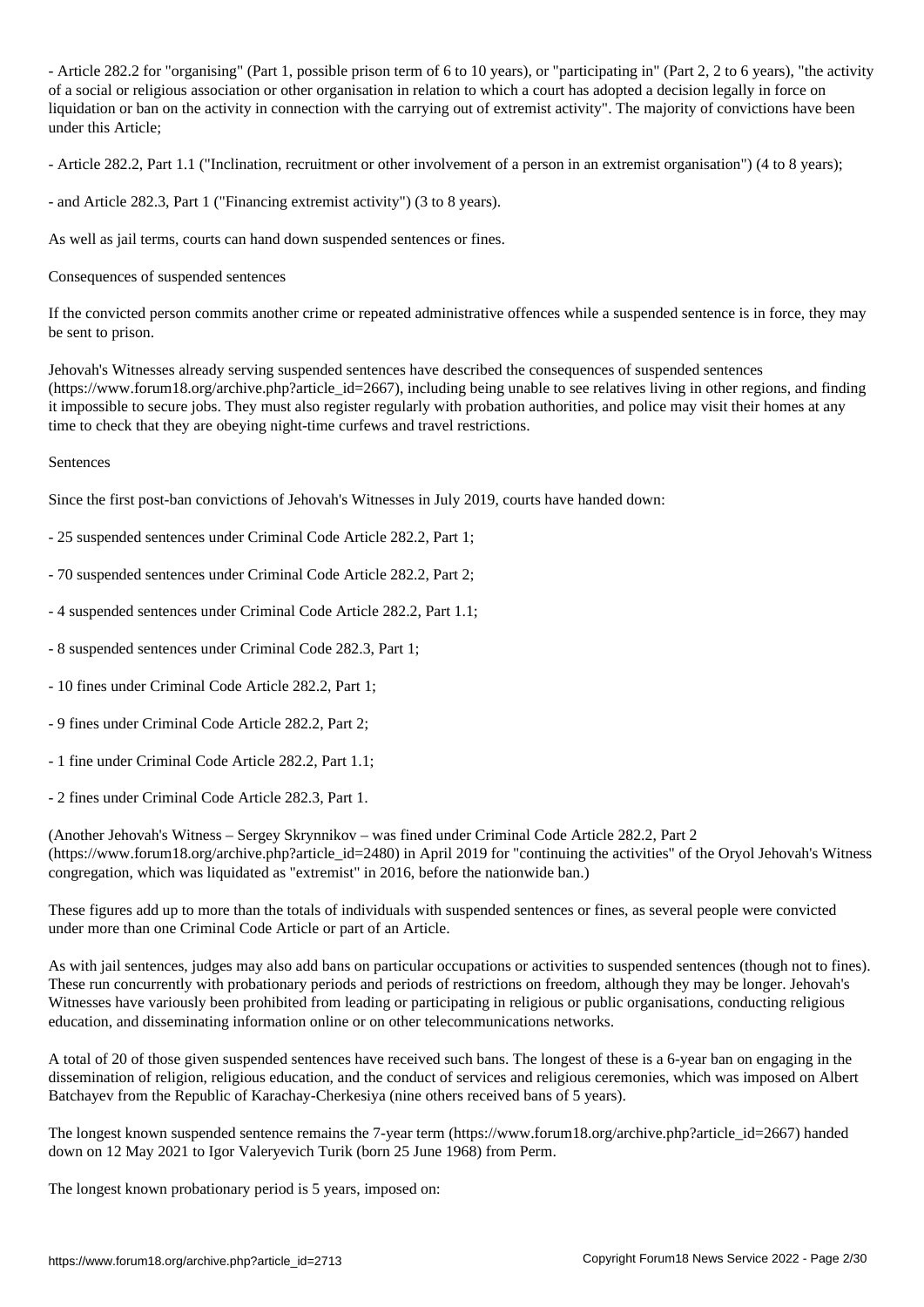- Grigory Gennadyevich Bubnov (born 4 September 1965), Nadezhdinsky District Court, Primorye on 21 January 2020;

- and Ruslan Nikolayevich Korolyov (born 8 August 1982) and Valery Anatolyevich Shalev (born 23 September 1977), Promyshlenny District Court, Smolensk on 23 April 2021.

Yevgeny Viktorovich Yakku (born 22 February 1980) received the largest fine yet imposed on a Jehovah's Witness – 780,000 Roubles – when he was convicted on 19 July 2021 at Solombalsky District Court in Arkhangelsk. This represents more than 14 times the average monthly wage in Arkhangelsk Region in 2021. He was found guilty under both Criminal Code Article 282.2, Part 1 and Article 282.2, Part 1.1 (https://www.forum18.org/archive.php?article\_id=2684). He was also ordered in an associated civil suit lodged by prosecutors to pay 100,000 Roubles in compensation to the person he allegedly involved in the community.

Yakku's criminal fine was initially 800,000 Roubles, but was reduced to account for the day he spent in detention after his arrest. Early in the investigation of Yakku's case, in February 2019, a court ordered the seizure of his family's two cars in order to ensure the payment of any future fine. At sentencing, Judge Nikolay Bakov ruled that the value of the cars - 530,000 Roubles - should be set against the fine imposed, leaving Yakku with a total of 350,000 Roubles to pay as a result of the criminal and civil cases.

Despite the reductions, this still represents a considerable financial burden. Yakku, a sales representative, lost the new job he had been supposed to start on the day investigators searched his home. Soon afterwards, he was fired with no explanation from a janatorial position, the jw-russia.org news website reported on 19 July 2021. By the time of his conviction, he had managed to secure another job as a janitor. He has been on the Rosfinmonitoring "List of Terrorists and Extremists" since 4 April 2019, and is not due to be removed from it until October 2022.

During their initial search, investigators also seized Bibles from Yakku's home, which Judge Bakov later ordered destroyed. It is unknown whether or how this has been done, Jehovah's Witness lawyers told Forum 18.

The nationwide average monthly salary before tax for those in work reached 54,649 Roubles in October 2021. Pay can nevertheless vary widely between regions (https://www.forum18.org/archive.php?article\_id=2667). Many Jehovah's Witnesses who have been prosecuted are pensioners, either because of their age or a disability. The average state pension in Russia in 2021 was 15,801 Roubles per month.

### Muslims similarly prosecuted

Muslims who meet to study the writings of Turkish theologian Said Nursi may similarly be prosecuted under the Extremism Law for organising or participating in the activities of "Nurdzhular". This organisation was banned as "extremist" in 2008 (https://www.forum18.org/archive.php?article\_id=2215), but Muslims in Russia deny any such formal organisation ever existed. Typically, such Muslims meet in homes to study Islam, with one or more expounding on Nursi's works. They also pray, eat, and drink tea together, and do not seek state permission to meet.

A total of 5 Nursi readers are known to have received suspended sentences since 2015; all but one have completed their probationary periods.

On 17 December 2021, Tatarstan's Supreme Court upheld the conviction under Criminal Code Article 282.2, Part 1 of Nakiya Khametzakirovna Sharifullina (born 1 January 1958). In August 2021, Naberezhnyye Chelny City Court had given her a two-year suspended sentence with 18 months' probation (https://www.forum18.org/archive.php?article\_id=2698). Appeal judges also rejected prosecutors' argument that her sentence was too lenient.

Since 2015, three Muslims who read Nursi's works have received fines, all in Krasnoyarsk Region. Two men who were fined in December 2015 had their punishments waived by an appeal court because of the statute of limitations in force at the time.

At present, only one person who met with others to read Nursi's works remains imprisoned. A court in Dagestan sentenced Ilgar Vagif-ogly Aliyev (born 16 February 1977) in May 2018 to eight years' imprisonment plus two years of restrictions on freedom (https://www.forum18.org/archive.php?article\_id=2386) for alleged involvement in "Nurdzhular".

No trials are currently known to be underway of Muslims who met to study Nursi's works, but four people in Dagestan and Tatarstan appear to be facing criminal prosecution.

#### Amended Supreme Court guidance

On 18 January 2022, three people with suspended sentences – Snezhana Yevgenyevna Bazhenova (born 20 December 1977), Konstantin Aleksandrovich Bazhenov (born 24 July 1977), and Vera Ivanovna Zolotova (born 20 October 1946), from Kamchatka Region – became the first Jehovah's Witnesses to have their convictions overturned on appeal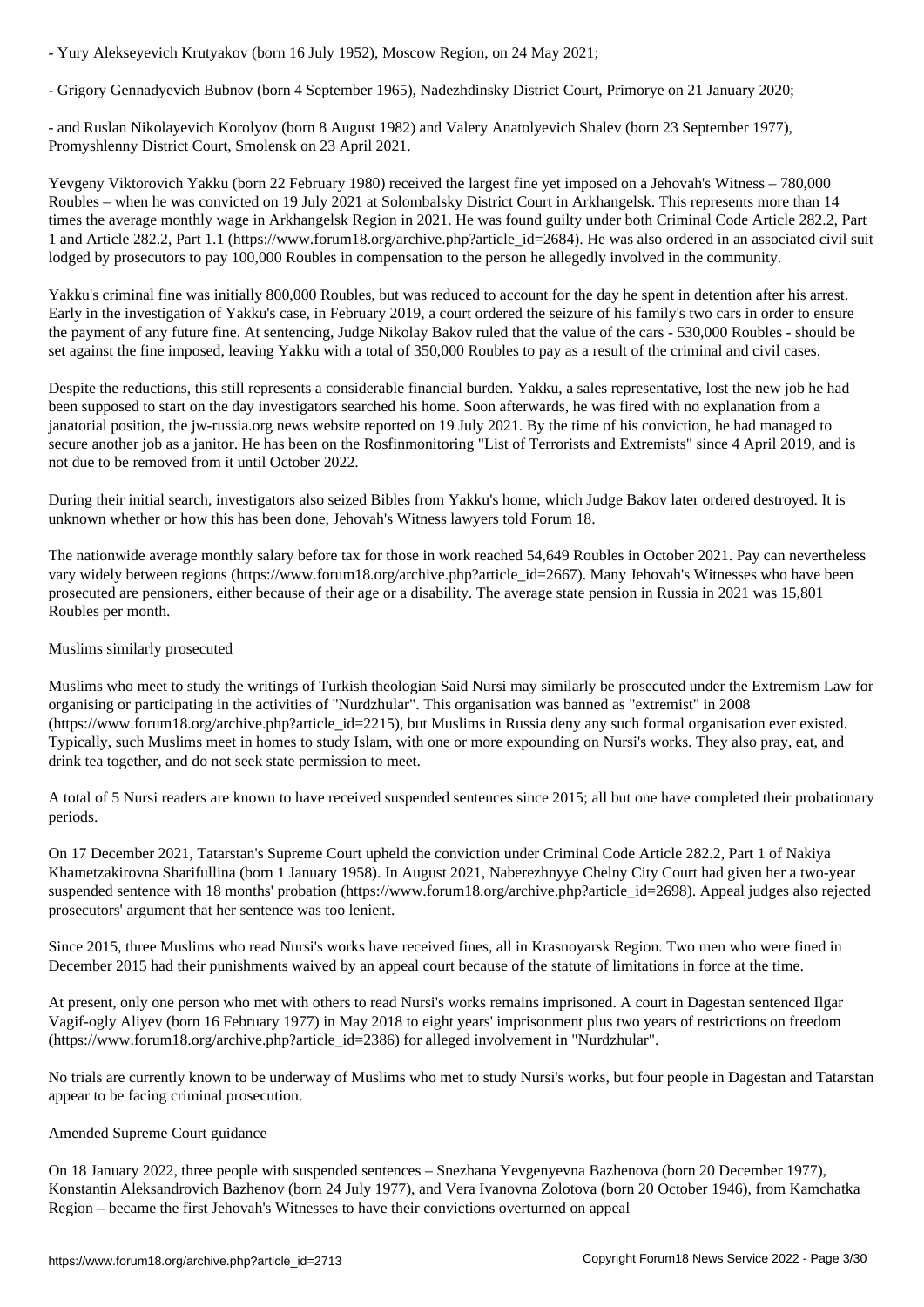$\begin{array}{ccc} \text{N} & \text{N} & \text{N} \end{array}$  for in extremism cases. The  $\begin{array}{ccc} \text{N} & \text{N} & \text{N} \end{array}$  cases. The set of  $\begin{array}{ccc} \text{N} & \text{N} & \text{N} \end{array}$ 

Their acquittal is the second overall – a first-instance court in Vladivostok found Dmitry Barmakin not guilty (https://www.forum18.org/archive.php?article\_id=2698) in November 2021.

(Konstantin Aleksandrovich Bazhenov in Kamchatka is not to be confused with fellow Jehovah's Witness Konstantin Viktorovich Bazhenov, born 10 May 1975, from Saratov, who was deported to Ukraine (https://www.forum18.org/archive.php?article\_id=2702) after completing his jail term.)

The amendments direct judges to ascertain a defendant's "specific actions", their motivation, and "the significance [of these actions] for the continuation or resumption of a [banned organisation]'s activities". They also note that a person's actions "consisting solely of the exercise of their right to freedom of conscience and freedom of religion [..] do not in themselves constitute a crime under Article 282.2, Part 2, if they do not contain signs of extremism".

Despite this, courts have convicted 23 Jehovah's Witnesses since 28 October 2021, when the Supreme Court amended the decree on application of the Extremism Law (https://www.forum18.org/archive.php?article\_id=2698). A total of 7 have been sentenced to imprisonment, while 12 received suspended sentences and 4 received fines.

Most appeals in the same period have also been unsuccessful – including Nursi reader Sharifullina's on 17 December 2021 – although four cassational hearings and one appeal hearing have sent cases back for re-examination (with one of the former leading to acquittal in Kamchatka).

Raids and prosecutions continue

More than 560 Jehovah's Witnesses remain under investigation, are on trial, or have been convicted as a direct result of the Supreme Court's 2017 ban. A total of 164 people have received sentences, including 19 fines, 95 suspended sentences, and 50 prison terms (https://www.forum18.org/archive.php?article\_id=2702). Only four people have been acquitted.

In 2019, two other Jehovah's Witnesses were convicted of "continuing the activities" of the local Jehovah's Witness religious organisation in Oryol, which was liquidated as "extremist" in 2016, before the nationwide ban. One of them – Danish citizen Dennis Christensen – was imprisoned (https://www.forum18.org/archive.php?article\_id=2479), the other fined.

Sixty-nine of Russia's 83 federal subjects (not counting Russian-occupied Crimea or Sevastopol) have seen prosecutions, with the highest numbers in:

- Primorye (39 people);
- Krasnoyarsk Region (25 people);
- Khabarovsk Region (24 people);
- the Jewish Autonomous Region (23 people);
- and the Khanty-Mansi Autonomous Region (23 people).

Investigators opened 14 criminal cases against a total of 36 individuals in the last three months of 2021. On 16 January 2022, there were raids on four Jehovah's Witness homes in Gorno-Altaysk in the Altay Republic, including that of Aleksandr Kalistratov, who was first prosecuted under the Extremism Law in 2010.

Kalistratov was convicted under Criminal Code Article 282, Part 1 ("Actions directed at the incitement of hatred [nenavist] or enmity [vrazhda], as well as the humiliation of an individual or group of persons on the basis of sex, race, nationality, language, origin, attitude to religion, or social group") in 2011, but this was overturned on appeal (https://www.forum18.org/archive.php?article\_id=1653).

==================================================

#### SUSPENDED SENTENCES AND FINES

List of those known to have been given suspended sentences or fines since 2017 after "extremism"-related convictions for exercising freedom of religion or belief. All those listed are Jehovah's Witnesses, apart from two fined Muslims who met other Muslims to study Nursi's works.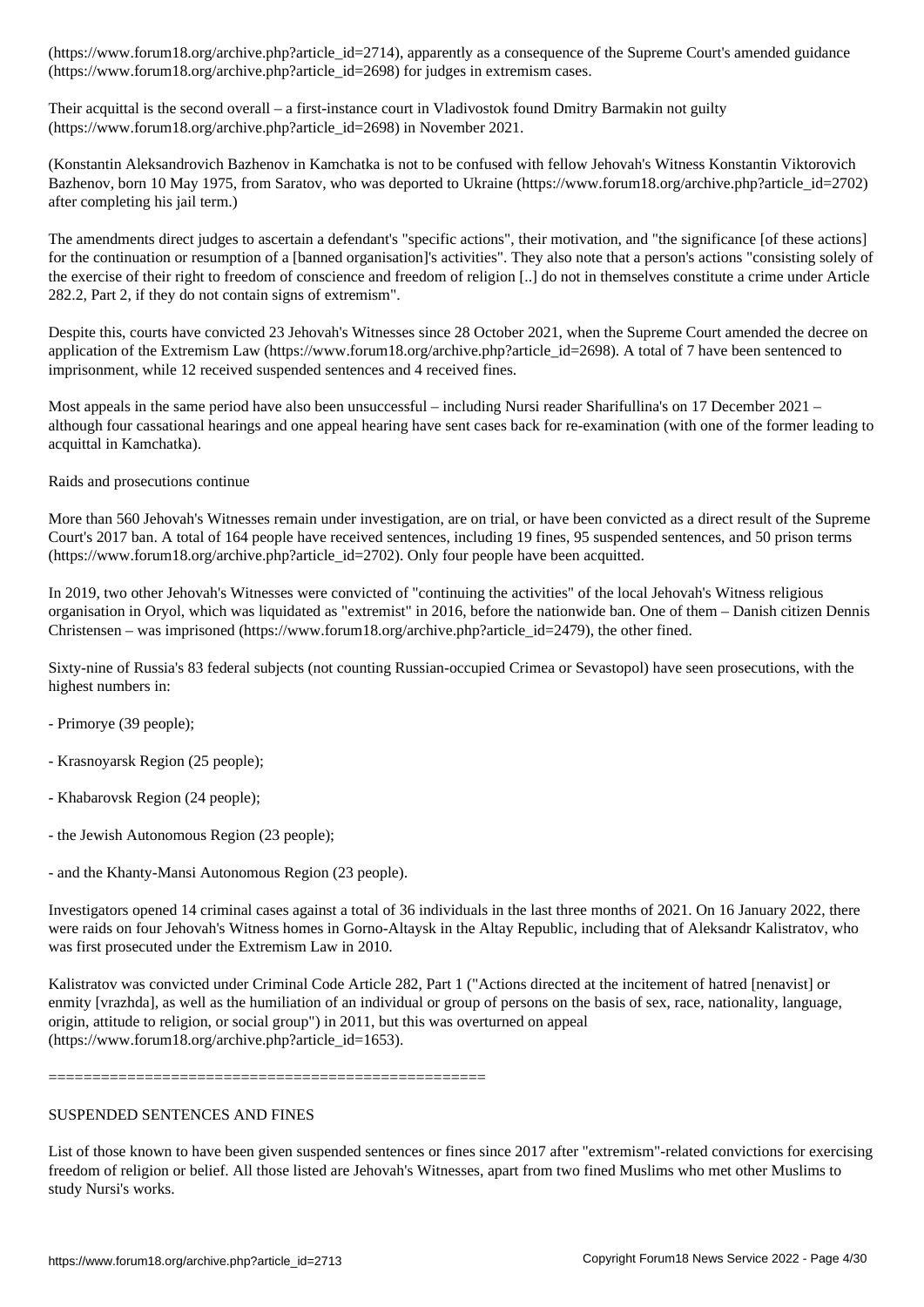- Article 282.2 for "organising" (Part 1, possible prison term of 6 to 10 years), or "participating in" (Part 2, possible prison term of 2 to 6 years), "the activity of a social or religious association or other organisation in relation to which a court has adopted a decision legally in force on liquidation or ban on the activity in connection with the carrying out of extremist activity". The majority of convictions have been under this Article;

- Article 282.2, Part 1.1 ("Inclination, recruitment or other involvement of a person in an extremist organisation") with a possible prison term of 4 to 8 years;

- and Article 282.3, Part 1 ("Financing extremist activity") with a possible prison term of 3 to 8 years.

There are eight interlocking consequences related to "extremism" investigations and convictions for exercising freedom of religion or belief:

1) during investigation and even if no trial takes place, inclusion on the Rosfinmonitoring "List of Terrorists and Extremists" (https://www.forum18.org/archive.php?article\_id=2687). This blocks bank accounts, and causes for problems in finding formal employment, obtaining insurance, buying and selling property, and a range of other financial activities. Most of those listed below have been placed on the Rosfinmonitoring List;

2) if convicted, the prison sentence itself, or possible fines. Fines must be paid within 30 days of the fine entering legal force – this happens either 10 days after the judge issues the sentence, or upon an unsuccessful appeal;

3) for suspended sentences, the probationary period (https://www.forum18.org/archive.php?article\_id=2681), which is the time during which any other conviction would send the defendant to prison;

4) for those not given prison or suspended sentences, or fines, a possible period of assigned labour (https://www.forum18.org/archive.php?article\_id=2681). This may take the form of a paid job in any organisation, as determined by the correctional centre administering the sentence. The assigned work depends on availability and the convicted person has no right to refuse. Officials check on convicted persons' locations at least once a day;

5) a possible period of restrictions on freedom (https://www.forum18.org/archive.php?article\_id=2681). This normally includes a curfew between particular hours, a ban on visiting certain places, a ban on leaving one's home town, a ban on attendance at or participation in particular events, a ban on changing one's place of residence, work, or study without the probation authorities' permission, and an obligation to register with probation authorities one to four times per month;

6) sudimost, or the state of having an active criminal record (https://www.forum18.org/archive.php?article\_id=2681). Individuals may face a harsher sentence if prosecuted and convicted again during this period. Individuals are also barred from holding certain jobs in sectors such as education, finance, the police and similar agencies, and the civil service, and from standing for election. Although there is no legal bar on employment in other sectors, many people find it hard to secure formal work after criminal convictions. Sudimost expires at the end of the probationary period (https://www.forum18.org/archive.php?article\_id=2681) for those who have received suspended sentences. For those who have received fines, sudimost expires one year after the fine is paid. The length of sudimost for those given prison terms depends on the category of crime of which they have been convicted – for serious offences such as those under Criminal Code Article 282.2, sudimost lasts for eight years;

7) for those given prison sentences, administrative supervision (https://www.forum18.org/archive.php?article\_id=2681) for the entirety of their period of sudimost. Administrative supervision consists of a set of restrictions on movements and activities, and a requirement to register regularly with the police;

8) and for those convicted under Criminal Code Article 282.2, Parts 1 or 2 (https://www.forum18.org/archive.php?article\_id=2215) either compulsory or discretionary bans on holding particular positions or undertaking particular activities (https://www.forum18.org/archive.php?article\_id=2681).

#### SUSPENDED SENTENCES – ACQUITTED

- Kamchatka Region

Yelizovo District Court

25 September 2020

Konstantin Aleksandrovich Bazhenov (born 24 July 1977) – 2 years, suspended; 3 years' probation; 6 months' restrictions on freedom;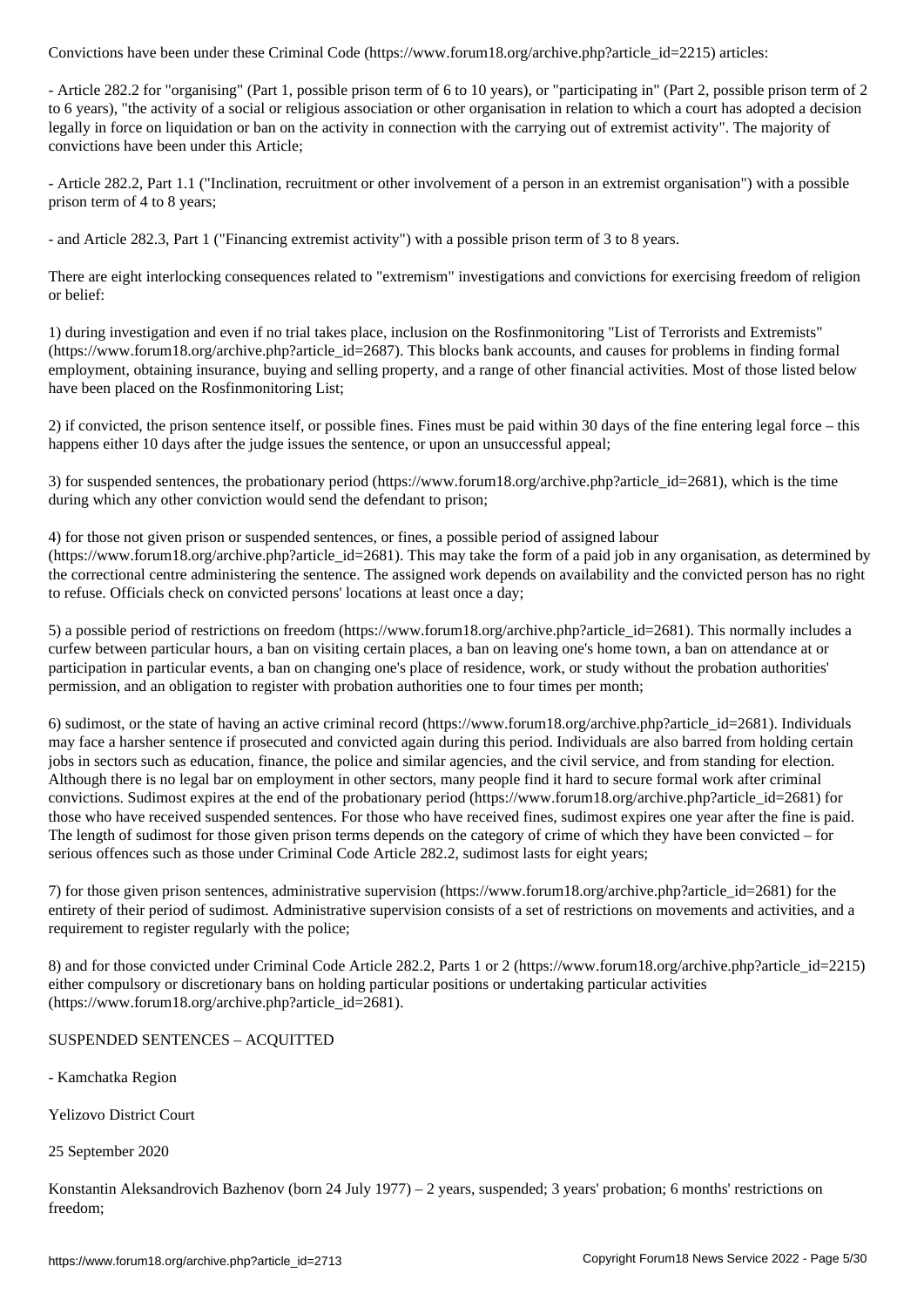Snezhana Yevgenyevna Bazhenova (20 December 1977) – 2 years, suspended; 3 years' probation; 6 months' restrictions on freedom;

Vera Ivanovna Zolotova (born 20 October 1946) – 2 years, suspended; 3 years' probation; 6 months' restrictions on freedom

Criminal Code Article: 282.2, Part 2 (changed from Part 1 by judge)

Added to Rosfinmonitoring List: 11 October 2018

Appeal: unsuccessful – 17 November 2020, Kamchatka Regional Court; cassational, sent back for re-examination – 9 November 2021, 9th Cassational Court, Vladivostok; new appeal, successful – conviction overturned on 18 January 2022, Kamchatka Regional Court

Restrictions on freedom ended: 17 May 2021

SUSPENDED SENTENCES (both in force and with appeals pending)

- Amur Region

Zeya District Court

2 June 2021

Vasily Pavlovich Reznichenko (born 18 August 1942) – 2 years, suspended; 8 months' probation; 6 months' restrictions on freedom

Criminal Code Article: 282.2, Part 2

Added to Rosfinmonitoring List: 6 November 2019

Appeal: unsuccessful – 29 July 2021, Amur Regional Court

Restrictions on freedom due to end: 29 January 2022

14 July 2021

Konstantin Aleksandrovich Moiseyenko (born 17 May 1976) – 6 years, suspended; 4-year ban on leading or participating in religious organisations; 4 years' probation; 1 year's restrictions on freedom

Criminal Code Article: 282.2, Part 1

Added to Rosfinmonitoring List: 6 November 2019

Appeal: unsuccessful – 9 September 2021, Amur Regional Court

Restrictions on freedom due to end: 9 September 2022

- Bashkortostan Republic

Lenin District Court, Ufa

27 September 2021

Anatoly Sergeyevich Vilitkevich (born 15 September 1986) – 2 years, suspended; 3 years' probation; 6 months' restrictions on freedom

Criminal Code Article: 282.2, Part 2

Added to Rosfinmonitoring List: shortly before 8 August 2018

Appeal: unsuccessful – 16 December 2021, Supreme Court of the Republic of Bashkortostan

Restrictions on freedom due to end: 16 June 2022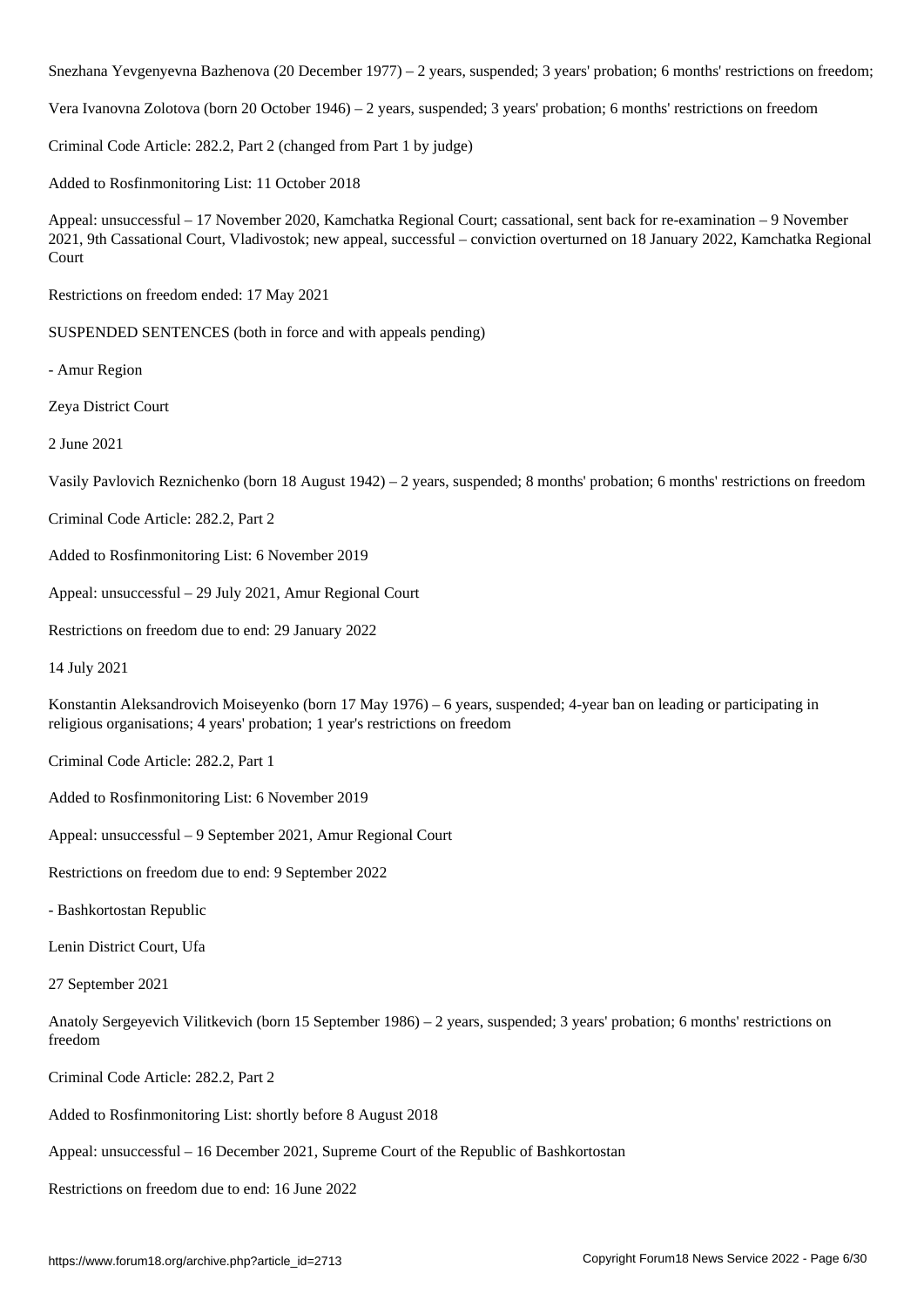Central District Court, Chelyabinsk

7 June 2021

Dmitry Yuryevich Vinogradov (born 9 September 1963) – 2 years, suspended; 4 years' probation; 3 years' restrictions on freedom

Criminal Code Article: 282.2, Part 2

Added to Rosfinmonitoring List: 5 March 2020

Appeal: unsuccessful – 28 October 2021, Chelyabinsk Regional Court

Restrictions on freedom due to end: 28 October 2024

Metallurgical District Court, Chelyabinsk

11 March 2021

Valentina Anatolyevna Suvorova (born 18 January 1948) – 2 years, suspended; 1 year's probation; 6 months' restrictions on freedom

Criminal Code Article: 282.2, Part 2

Added to Rosfinmonitoring List: 16 January 2020

Appeal: none

Restrictions on freedom ended: 21 September 2021

1 July 2021

Vladimir Nikolayevich Suvorov (born 5 January 1946) – 6 years, suspended; 5-year ban on leading or participating in religious organisations; 4 years' probation; 10 months' restrictions on freedom

Criminal Code Article: 282.2, Part 1

Added to Rosfinmonitoring List: 30 July 2020

Appeal: unsuccessful – 15 October 2021, Cheyabinsk Regional Court

Restrictions on freedom due to end: 15 August 2022

Snezhinsk City Court

20 January 2022

Lyudmila Fyodorovna Salikova (born May 1951) – 6 years, suspended; 4 years' probation; unknown restrictions on freedom

Criminal Code Article: 282.2, Part 1

Added to Rosfinmonitoring List: n/a

Appeal: unknown

Restrictions on freedom due to end: unknown

- Jewish Autonomous Region

Birobidzhan District Court

20 January 2021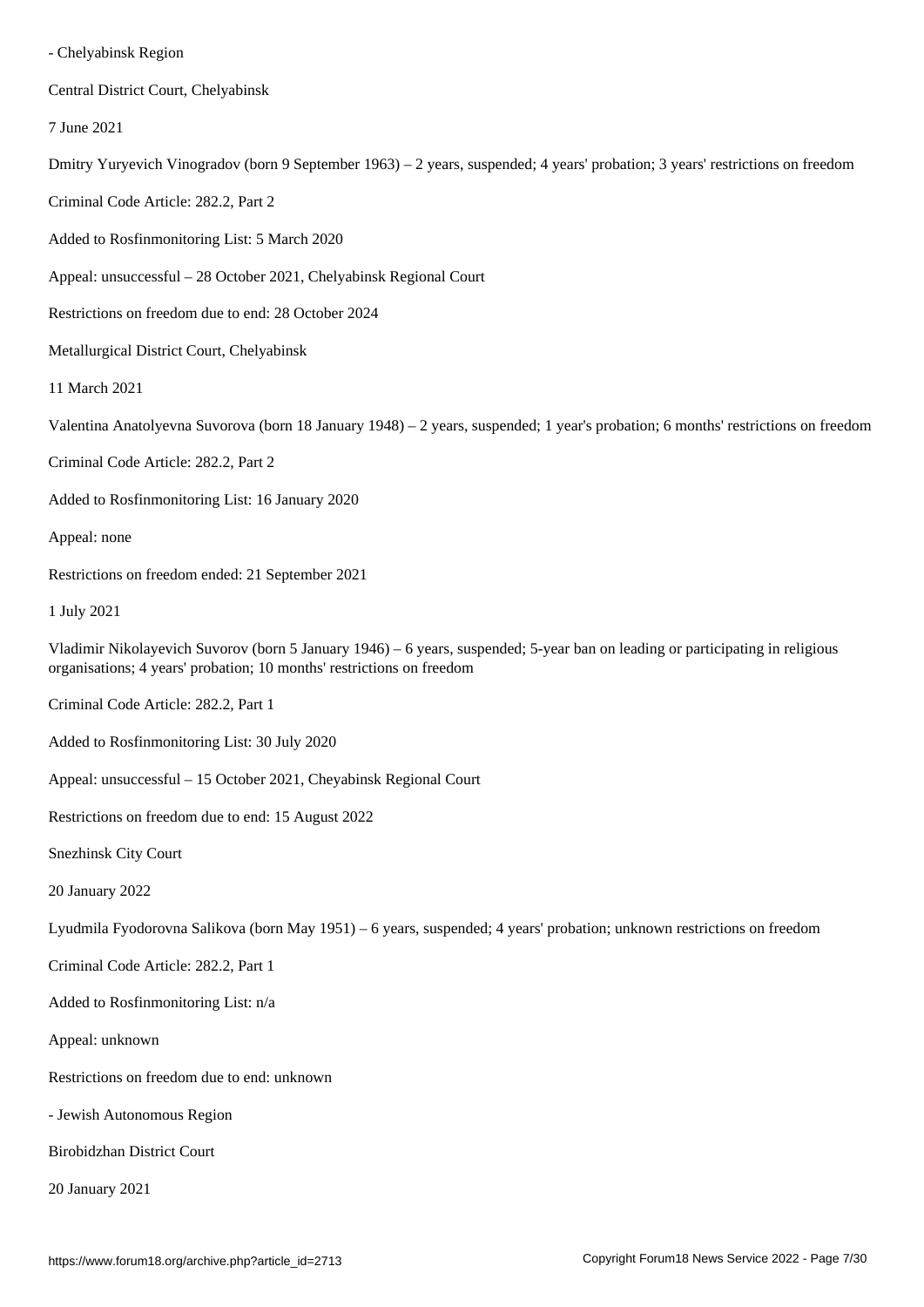Criminal Code Article: 282.2, Part 2

Added to Rosfinmonitoring List: 21 August 2019

Appeal: unsuccessful – 16 March 2021, Court of the Jewish Autonomous Region; cassational, unsuccessful – 6 December 2021, 9th Cassational Court, Vladivostok

Restrictions on freedom due to end: 16 March 2022

Konstantin Viktorovich Guzev (born 16 June 1964) – 2 years and 6 months, suspended; 2 years' probation; 1 year's restrictions on freedom

Criminal Code Article: 282.2, Part 2

Added to Rosfinmonitoring List: 21 August 2019

Appeal: unsuccessful – 13 May 2021, Court of the Jewish Autonomous Region; cassational, sent back for re-examination – 23 December 2021, 9th Cassational Court, Vladivostok

Restrictions on freedom due to end: unknown

2 February 2021

Artur Sergeyevich Lokhvitsky (born 31 January 1986) – 2 years and 6 months, suspended; 3 years' probation; 1 year's restrictions on freedom

Criminal Code Article: 282.2, Part 2

Added to Rosfinmonitoring List: 21 August 2019

Appeal: unsuccessful – 8 April 2021, Court of the Jewish Autonomous Region; cassational, unsuccessful – 6 December 2021, 9th Cassational Court, Vladivostok

Restrictions on freedom due to end: 8 April 2022

12 February 2021 Igor Olegovich Tsaryov (born 14 May 1974) – 2 years and 6 months, suspended; 2 years' probation; 1 year's restrictions on freedom

Criminal Code Article: 282.2, Part 2

Added to Rosfinmonitoring List: 21 August 2019

Appeal: unsuccessful – 29 April 2021, Court of the Jewish Autonomous Region; cassational, unsuccessful – 13 December 2021, 9th Cassational Court, Vladivostok

Restrictions on freedom due to end: 29 April 2022

1 April 2021

Tatyana Yuryevna Zagulina (18 June 1984) – 2 years and 6 months, suspended; 2 years' probation; 2 years' restrictions on freedom

Criminal Code Article: 282.2, Part 2

Added to Rosfinmonitoring List: 27 February 2020

Appeal: unsuccessful – 16 September 2021, Court of the Jewish Autonomous Region Restrictions on freedom due to end: 16 September 2023

21 June 2021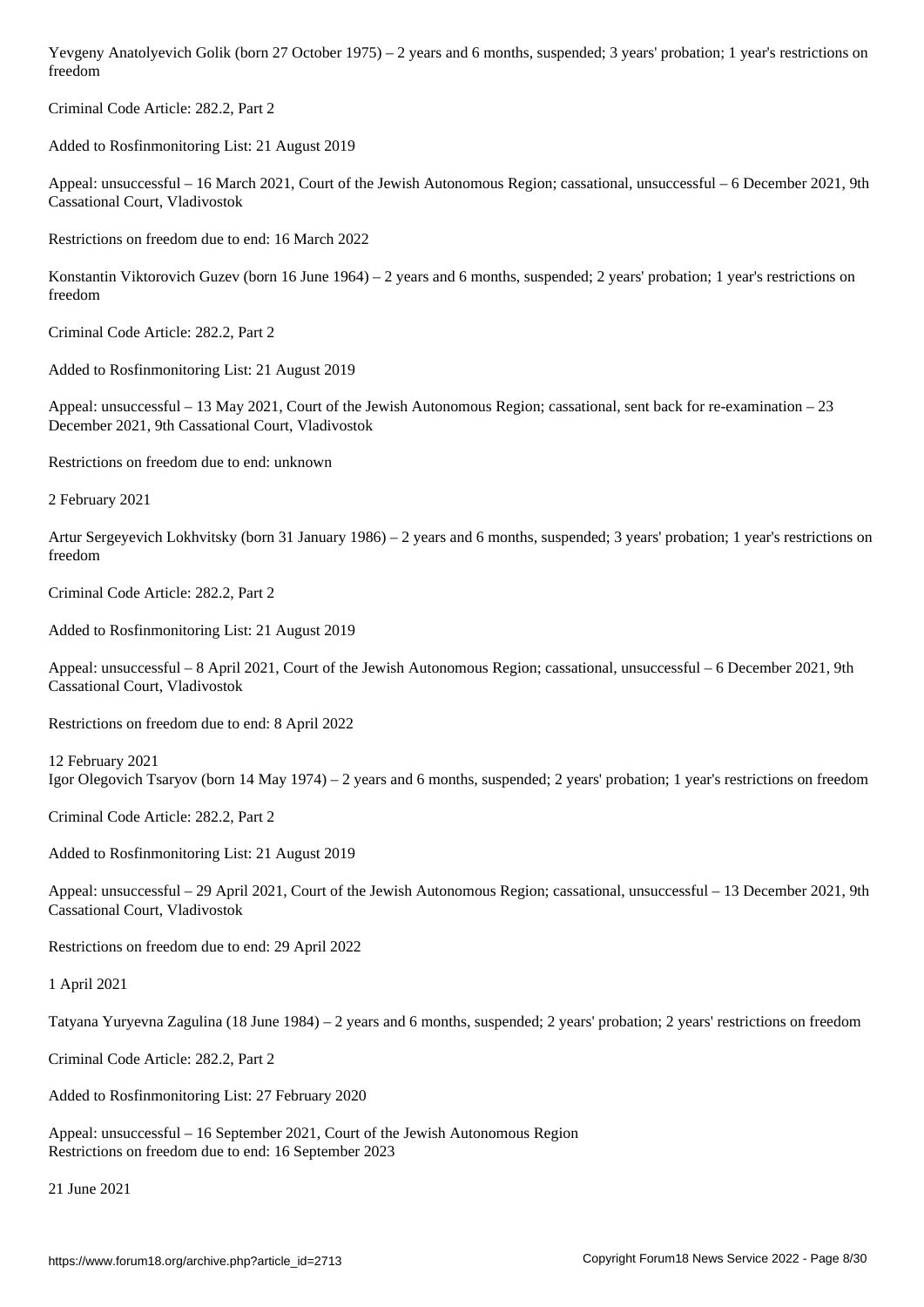Criminal Code Article 282.2, Part 2

Added to Rosfinmonitoring List: 21 August 2019

Appeal: unsuccessful – 25 November 2021, Court of the Jewish Autonomous Region

Restrictions on freedom due to end: 25 November 2022

25 June 2021

Tatyana Vladimirovna Sholner (born 31 August 1993) – 2 years and 6 months, suspended; 2 years' probation; 1 year's restrictions on freedom

Criminal Code Article 282.2, Part 2

Added to Rosfinmonitoring List: 27 February 2020

Appeal: unsuccessful – 16 December 2021, Court of the Jewish Autonomous Region Restrictions on freedom due to end: 16 December 2022

19 July 2021

Irina Yuryevna Lokhvitskaya (born 4 March 1962) – 2 years and 6 months, suspended; 2 years' probation; 1 year's restrictions

Criminal Code Article: 282.2, Part 2

Added to Rosfinmonitoring List: 27 February 2020

Appeal: unsuccessful – 16 November 2021, Court of the Jewish Autonomous Region

Restrictions on freedom due to end: 16 November 2022

20 July 2021

Anna Aleksandrovna Lokhvitskaya (born 16 April 1993) – 2 years and 6 months, suspended; 2 years' probation; 1 year's restrictions

Criminal Code Article: 282.2, Part 2

Added to Rosfinmonitoring List: 27 February 2020

Appeal: unsuccessful – 16 December 2021, Court of the Jewish Autonomous Region Restrictions on freedom due to end: 16 December 2022

30 July 2021

Natalya Romanovna Kriger (born 4 April 1978) – 2 years and 6 months, suspended; 2 years' probation; 1 year's restrictions

Criminal Code Article: 282.2, Part 2

Added to Rosfinmonitoring List: 5 March 2020

Appeal: unsuccessful – 25 November 2021, Court of the Jewish Autonomous Region

Restrictions on freedom due to end: 25 November 2022

19 August 2021

Anastasiya Vladimirovna Guzeva (born 9 October 1979) – 2 years and 6 months, suspended; 2 years' probation; 1 year's restrictions on freedom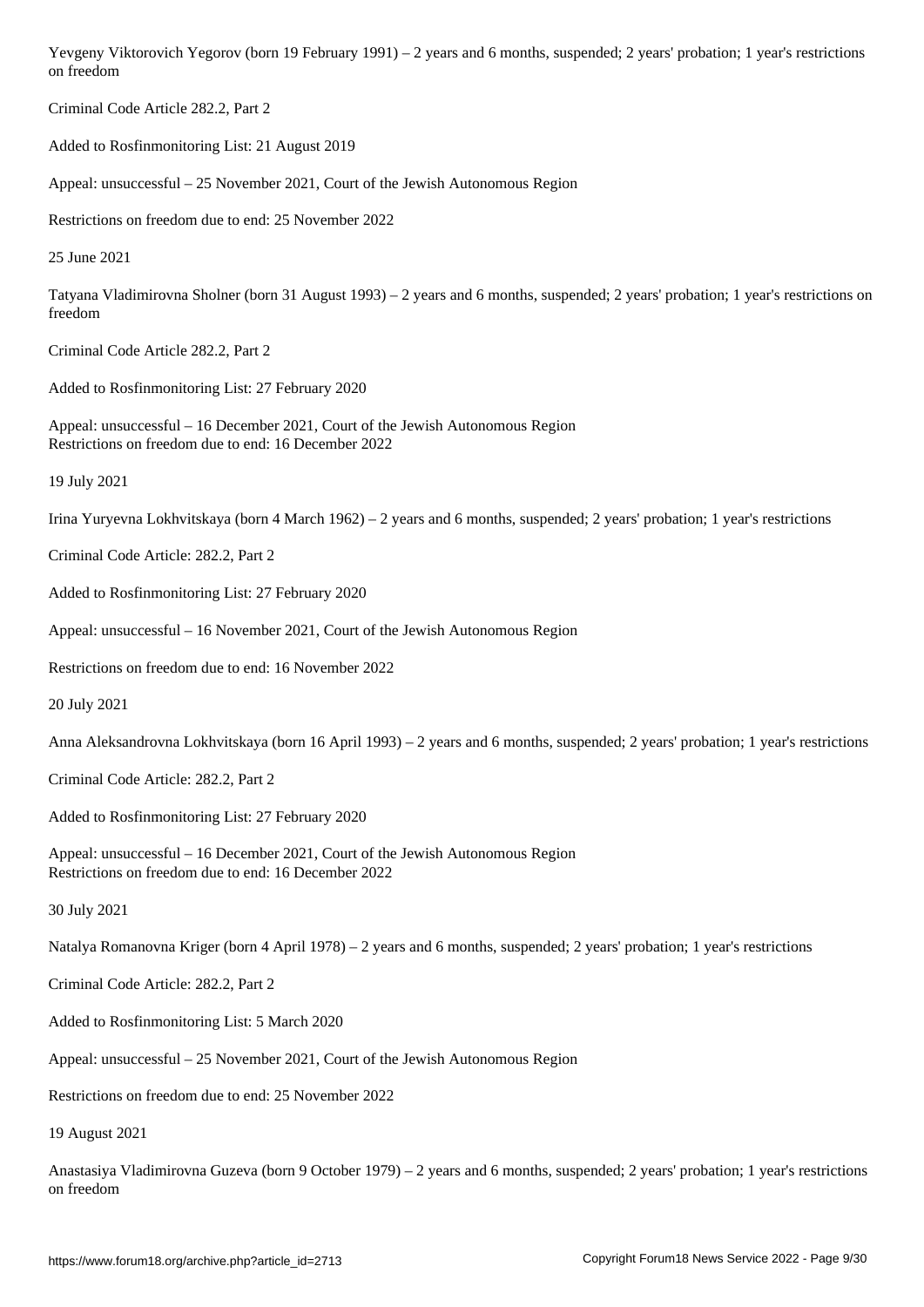Added to Rosfinmonitoring List: 27 February 2020

Appeal: unsuccessful – 2 December 2021, Court of the Jewish Autonomous Region Restrictions on freedom due to end: 2 December 2022

9 September 2021

Andrey Petrovich Gubin (born 16 April 1974) – 2 years and 6 months, suspended; 2 years' probation; 1 year's restrictions on freedom

Criminal Code Article: 282.2, Part 2

Added to Rosfinmonitoring List: 5 March 2020

Appeal: due to be heard on 1 February 2022, Court of the Jewish Autonomous Region

Restrictions on freedom due to end: unknown

Obluchye District Court

21 January 2021

Anastasiya Nikolayevna Sychyova (born 5 May 1977) – 2 years, suspended; 2 years' probation; 6 months' restrictions on freedom

Criminal Code Article: 282.2, Part 2

Added to Rosfinmonitoring List: 10 October 2019

Appeal: unsuccessful – 11 March 2021, Court of the Jewish Autonomous Region; cassational, unsuccessful – 29 November 2021, 9th Cassational Court, Vladivostok

Restrictions on freedom ended: 21 September 2021

Court of the Jewish Autonomous Region

20 April 2021

Larisa Aleksandrovna Artamonova (born 7 September 1970) – 2 years and 6 months, suspended; 2 years' probation; 1 year's restrictions on freedoms

Criminal Code Article: 282.2, Part 2

Added to Rosfinmonitoring List: 10 October 2019

Originally convicted on 12 February 2021 at Birobidzhan District Court and given a 10,000 Rouble fine – sentence increased on appeal by prosecution

Cassational appeal: unsuccessful – 6 December 2021, 9th Cassational Court, Vladivostok

Restrictions on freedom due to end: 20 April 2022

22 April 2021

Yelena Allanovna Reyno-Chernyshova (born 21 June 1968) – 2 years and 6 months, suspended; 2 years' probation; 1 year's restrictions on freedom

Criminal Code Article: 282.2, Part 2

Added to Rosfinmonitoring List: 10 October 2019

Originally convicted on 17 February 2021 at Birobidzhan District Court and given a 10,000 Rouble fine – sentence increased on appeal by prosecution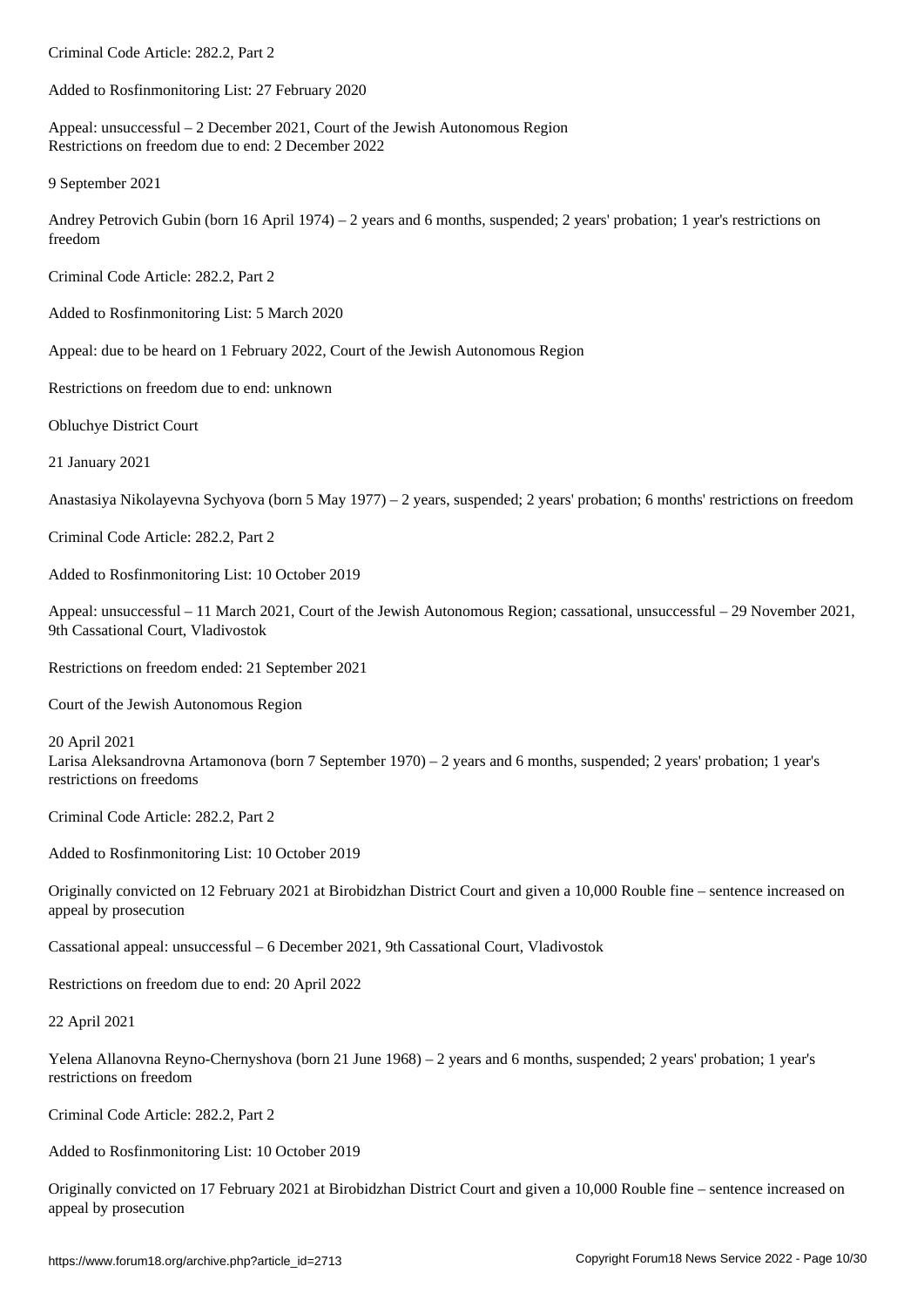13 May 2021

Yuliya Fyodorovna Kaganovich (born 5 May 1966) – 2 years and 6 months, suspended; 2 years' probation; 1 year's restrictions on freedom

Criminal Code Article: 282.2, Part 2

Added to Rosfinmonitoring List: 24 October 2019

Restrictions on freedom due to end: 22 April 2022

Originally convicted on 16 February 2021 at Birobidzhan District Court and given a 10,000 Rouble fine to be paid in instalments over five months – sentence increased on appeal by prosecution

Cassational appeal: unsuccessful – 20 December 2021, 9th Cassational Court, Vladivostok

Restrictions on freedom due to end: 13 May 2022

- Kamchatka Region

Petropavlovsky-Kamchatsky City Court

24 November 2020

Sergey Mikhailovich Ledenyov (born 23 July 1974) – 2 years, suspended; 3 years' probation; 6 months' restrictions on freedom

Criminal Code Article: 282.2, Part 2 (changed by judge from Part 1)

Added to Rosfinmonitoring List: 22 May 2019

Appeal: unsuccessful – 19 January 2021, Kamchatka Regional Court

Restrictions on freedom ended: 19 June 2021

- Republic of Karachay-Cherkesiya

Cherkessk City Court

6 December 2021

Albert Salikhovich Batchayev (born 22 July 1976) – 6 years, suspended; 6-year ban on engaging in the dissemination of religion, religious education, and the conduct of services and religious ceremonies; 3 years' probation; 1 year's restrictions on freedom

Criminal Code Article: 282.2, Part 1

Added to Rosfinmonitoring List: 26 February 2021

Appeal: unknown

Restrictions on freedom due to end: unknown

16 December 2021

Yelena Alekseyevna Menchikova (born 1964) – 5 years, suspended; 2 years and 6 months' probation; 13 months' restrictions on freedom

Criminal Code Article: 282.2, Part 1.1; 282.2, Part 2

Added to Rosfinmonitoring List: n/a

Appeal: unknown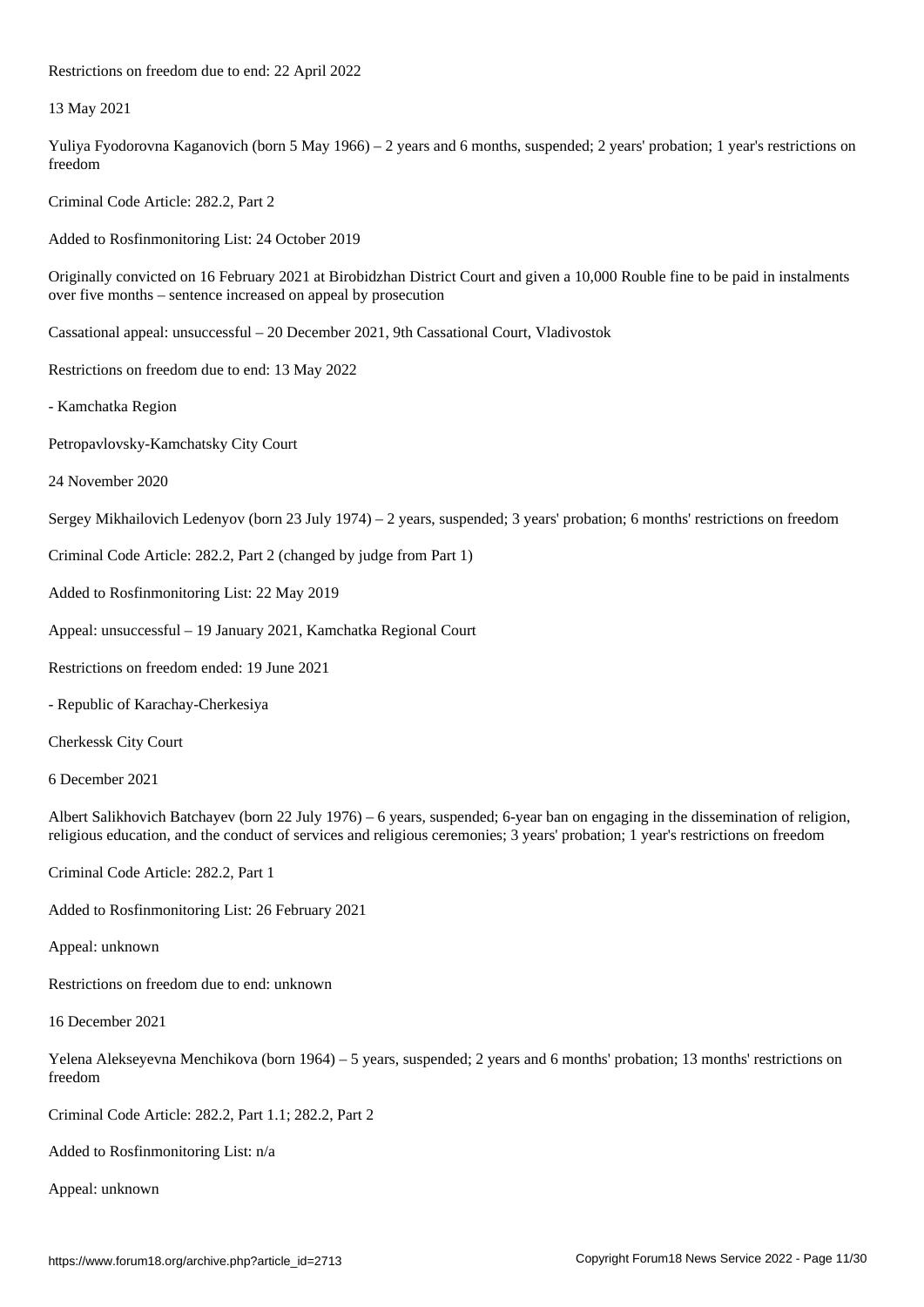| - Kemerovo Region                                                                                                                                 |
|---------------------------------------------------------------------------------------------------------------------------------------------------|
| Beryozovsky City Court                                                                                                                            |
| 10 September 2020                                                                                                                                 |
| Khasan Abduvaitovich Kogut (born 7 May 1983) – 2 years and 6 months, suspended; 2 years' probation; 1 year's restrictions on<br>freedom           |
| Criminal Code Article 282.2, Part 2                                                                                                               |
| Added to Rosfinmonitoring List: 28 February 2019                                                                                                  |
| Appeal: unsuccessful, 23 December 2020 - Kemerovo Regional Court                                                                                  |
| Zavodsky District Court, Kemerovo                                                                                                                 |
| Restrictions on freedom ended: 23 December 2021                                                                                                   |
| 22 June 2021                                                                                                                                      |
| Aleksandr Iosifovich Bondarchuk (born 13 July 1974) – 4 years, suspended; 4 years' probation; 1 year's restrictions on freedom;                   |
| Sergey Nikolayevich Yavushkin (4 August 1960) – 4 years, suspended; 4 years' probation; 1 year's restrictions on freedom                          |
| Criminal Code Article: 282.2, Part 2; 282.3, Part 1                                                                                               |
| Added to Rosfinmonitoring List: 14 August 2019                                                                                                    |
| Appeal: sent to Kemerovo Regional Court on 2 August 2021 - no hearing date known                                                                  |
| Restrictions on freedom due to end: unknown                                                                                                       |
| - Khabarovsk Region                                                                                                                               |
| Railway District Court, Khabarovsk                                                                                                                |
| 18 February 2020                                                                                                                                  |
| Yevgeny Anatolyevich Aksyonov (born 19 June $1967$ ) – 2 years, suspended; 2 years' probation; 6 months' restrictions on freedom                  |
| Criminal Code Article: 282.2, Part 2                                                                                                              |
| Added to Rosfinmonitoring List: 7 May 2020                                                                                                        |
| Appeal: unsuccessful - 26 May 2020, Khabarovsk Regional Court; cassational, unsuccessful - 19 October 2021, 9th Cassational<br>Court, Vladivostok |
| Restrictions on freedom ended: 26 November 2020                                                                                                   |
| 4 February 2020                                                                                                                                   |
| Stanislav Viktorovich Kim (born 5 July 1968) – 2 years, suspended; 2 years' probation; 6 months' restrictions on freedom;                         |
| Nikolay Yuryevich Polevodov (born 10 February 1970) – 2 years, suspended; 2 years' probation; 6 months' restrictions on freedom                   |
| Criminal Code Article: 282.2, Part 2                                                                                                              |
| Added to Rosfinmonitoring List: 22 October 2020                                                                                                   |
| Appeal: unsuccessful - 2 July 2020, Khabarovsk Regional Court                                                                                     |
|                                                                                                                                                   |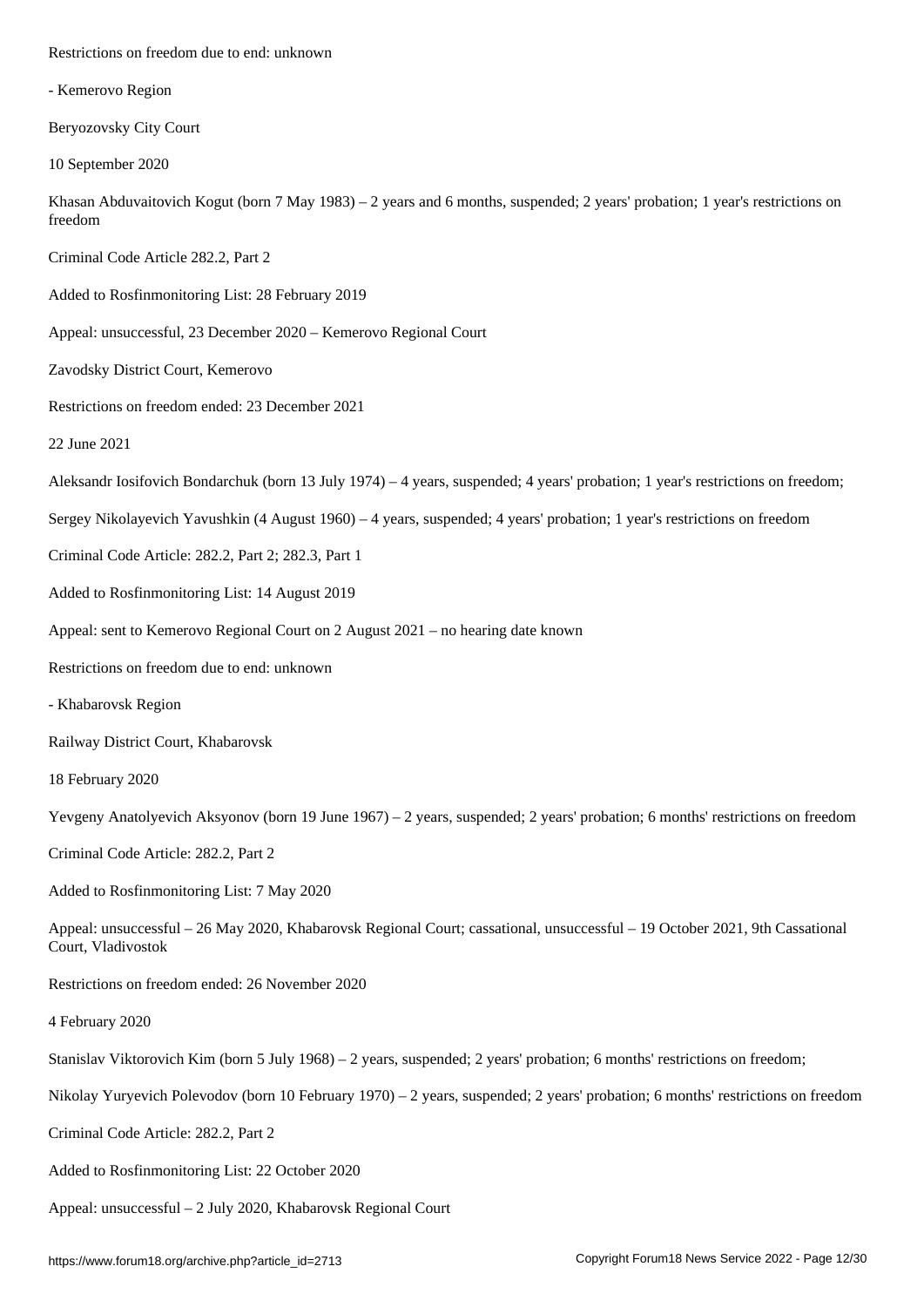Removed from Rosfinmonitoring List: 20 May 2021 (Polevodov); 3 August 2021 (Kim)

Restrictions on freedom ended: 2 January 2021

Kim and Polevodov have also been charged separately under Criminal Code Article 282.2, Part 1, alongside four other Khabarovsk Jehovah's Witnesses. Khabarovsk's Industrial District Court sent this case back to prosecutors in August 2020 because of shortcomings in the investigation; prosecutors resubmitted the case to court in December 2021 and hearings began in January 2022.

Central District Court, Komsomolsk-on-Amur

4 June 2021

Nikolay Gennadyevich Aliyev (born 7 October 1978) – 4 years and 6 months, suspended; 3 years' probation; 1 year and 2 months' restrictions on freedom

Criminal Code Articles: 282.2, Part 1.1; 282.2, Part 2

Added to Rosfinmonitoring List: 19 November 2021

Appeal: unsuccessful – 2 September 2021, Khabarovsk Regional Court

Restrictions on freedom due to end: 2 November 2022

- Kostroma Region

Sverdlovsk District Court

9 October 2020

Sergey Alekseyevich Rayman (born 5 October 1996) – 8 years, suspended; 5 years' probation; 2 years' restrictions on freedom

Valeriya Aleksandrovna Rayman (born 21 May 1993) – 7 years, suspended; 5 years' probation; 2 years' restrictions on freedom

Criminal Code Articles: 282.2, Part 1; 282.2, Part 2

Added to Rosfinmonitoring List: 20 February 2021

Appeal: partially successful (Part 2 convictions upheld but Part 1 convictions overturned and suspended sentences reduced to 3 years (plus 9 months' restrictions on freedom) for Sergey and 2 years (plus 6 months' restrictions on freedom) for Valeriya, with two years' probation for both) – 26 February 2021, Kostroma Regional Court

Restrictions on freedom ended: 26 August 2021 (Valeriya); 26 November 2021 (Sergey)

- Krasnoyarsk Region

Railway District Court, Krasnoyarsk

21 December 2021

Vitaly Vladimirovich Sukhov (born 25 February 1967) – 6 years, suspended; 3-year ban on organisational activity in public and religious associations and organisations; 3 years' probation; 1 year's restrictions on freedom

Criminal Code Article: 282.2, Part 1

Added to Rosfinmonitoring List: 25 June 2020

Appeal: unknown

Restrictions on freedom due to end: unknown

Sharypovo City Court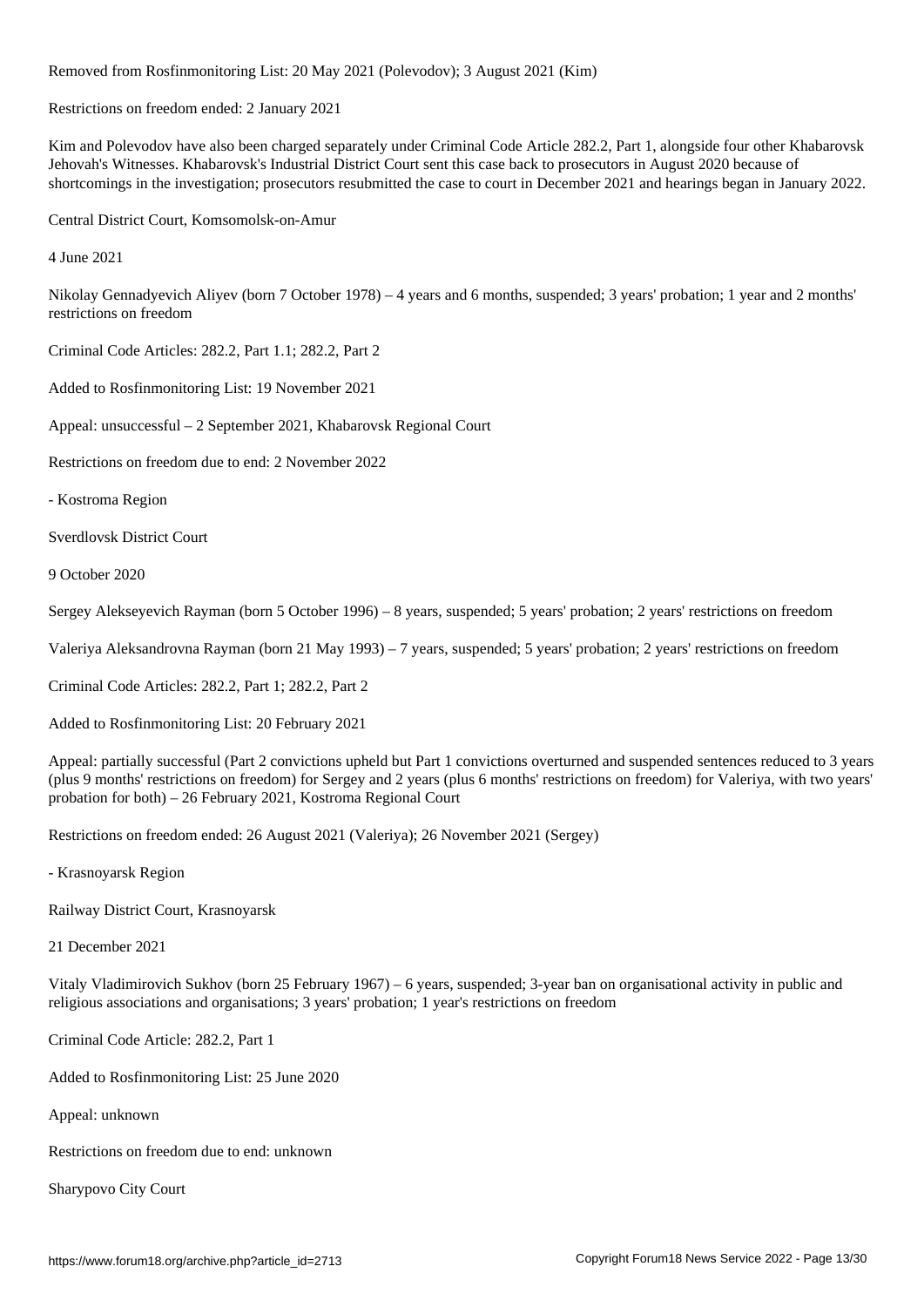Anton Olegovich Ostapenko (born 1991) – 6 years and 3 months, suspended; 5-year ban on organisational activity in public and religious associations and organisations; 4 years' probation; 18 months' restrictions on freedom

Criminal Code Article: 282.2, Part 1

Added to Rosfinmonitoring List: n/a

Appeal: defence and prosecution appeals sent to Krasnoyarsk Regional Court on 10 November 2021 – hearing date unknown

Restrictions on freedom due to end: unknown

- Kursk Region

Promyshlenny District Court, Kursk

3 June 2021

Aleksandr Sergeyevich Vospitanyuk (born 18 November 1979) – 2 years, suspended; 3-year ban on posting messages or other materials on "public information and telecommunications networks, including the internet"; 2 years' probation; 6 months' restrictions on freedom

Criminal Code Article: 282.2, Part 2

Added to Rosfinmonitoring List: 19 February 2020

Appeal: unsuccessful – 20 January 2022, Kursk Regional Court

(Tried alongside Andrey Andreyev, Andrey Ryshkov, Artyom Bagratyan, and Alevtina Bagratyan, who all received prison sentences.)

Restrictions on freedom due to end: 20 July 2022

- Mari El Republic

Gornomariysky District Court

31 May 2021

Yekaterina Gennadyevna Pegasheva (born 4 September 1989) – 6 years and 6 months, suspended; 5-year ban on working in religious organisations; 4 years' probation; 1 year's restrictions on freedom

Criminal Code Article: 282.2, Part 1

Added to Rosfinmonitoring List: 10 October 2019

Appeal: unsuccessful – 4 August 2021, Supreme Court of Mari El Republic

Restrictions on freedom due to end: 4 August 2022

- Moscow Region

Chekhov City Court

24 May 2021

Yury Alekseyevich Krutyakov (born 16 July 1952) – 6 years, suspended; 5-year ban on holding organisational/regulatory and administrative/financial positions in religious associations; 5 years' probation; 1 year's restrictions on freedom

Zinaida Valentinovna Krutyakova (born 6 May 1958) – 2 years and 3 months, suspended; 2 years' probation; 6 months' restrictions on freedom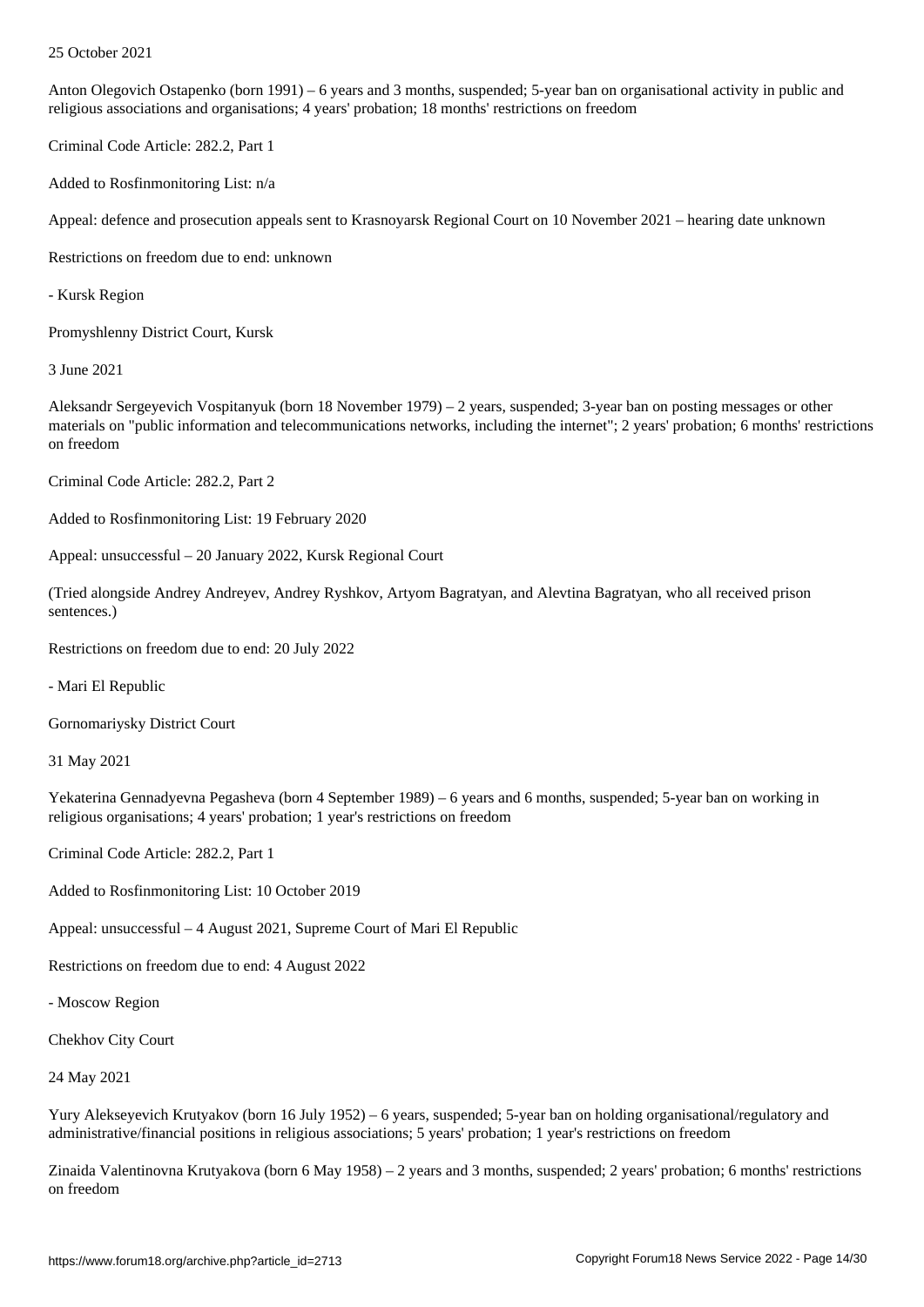Konstantin Petrovich Zherebtsov (born 26 August 1973) – 2 years and 2 months, suspended; 2 years' probation; 6 months' restrictions on freedom

Criminal Code Article: 282.2, Part 1, 282.2, Part 1.1 (Krutyakov); 282.2, Part 2 (other three)

Added to Rosfinmonitoring List: 20 February 2021

Appeal: unsuccessful – 20 July 2021, Moscow Regional Court; cassational, unsuccessful – 13 January 2022, 1st Cassational Court, Saratov

Restrictions on freedom ended: 20 January 2022 (Krutyakova, Nikiforov, Zherebtsov)

Restrictions on freedom due to end: 20 July 2022 (Krutyakov)

- Nizhny Novgorod Region

Pavlovo City Court

25 October 2021

Aleksey Borisovich Oreshkov (born 1971) – 3 years, suspended; 3 years' probation; 10 months' restrictions on freedom;

Aleksandr Sergeyevich Rakovsky (born 1980) – 3 years, suspended; 3 years' probation; 10 months' restrictions on freedom;

Aleksandr Vladimirovich Vavilov (born 1967) – 3 years, suspended; 3 years' probation; 10 months' restrictions on freedom

Criminal Code Article: 282.2, Part 2

Added to Rosfinmonitoring List: n/a

Appeal: unsuccessful – 14 January 2022, Nizhny Novgorod Regional Court

Restrictions on freedom due to end: 14 November 2022

Prioksky District Court, Nizhny Novgorod

5 March 2021

Sergey Vitalyevich Verkhoturov (born 9 December 1974) – 6 years, suspended; 5-year ban on leading or participating in the work of religious associations and organisations; 4 years' probation; 2 years' restrictions on freedom

Criminal Code Article: 282.2, Part 1

Added to Rosfinmonitoring List: n/a Appeal: unsuccessful – 16 June 2021, Nizhny Novgorod Regional Court

Restrictions on freedom due to end: 16 June 2023

29 November 2021 Viktoriya Leonidovna Verkhoturova (born 1976) – 4 years, suspended; 5-year ban on leading or participating in the work of religious associations and organisations; 3 years' probation; 6 months' restrictions on freedom

Criminal Code Article: 282.2, Part 2

Added to Rosfinmonitoring List: n/a

Appeal: due to be heard on unknown date at Nizhny Novgorod Regional Court

Restrictions on freedom due to end: unknown

- Novosibirsk Region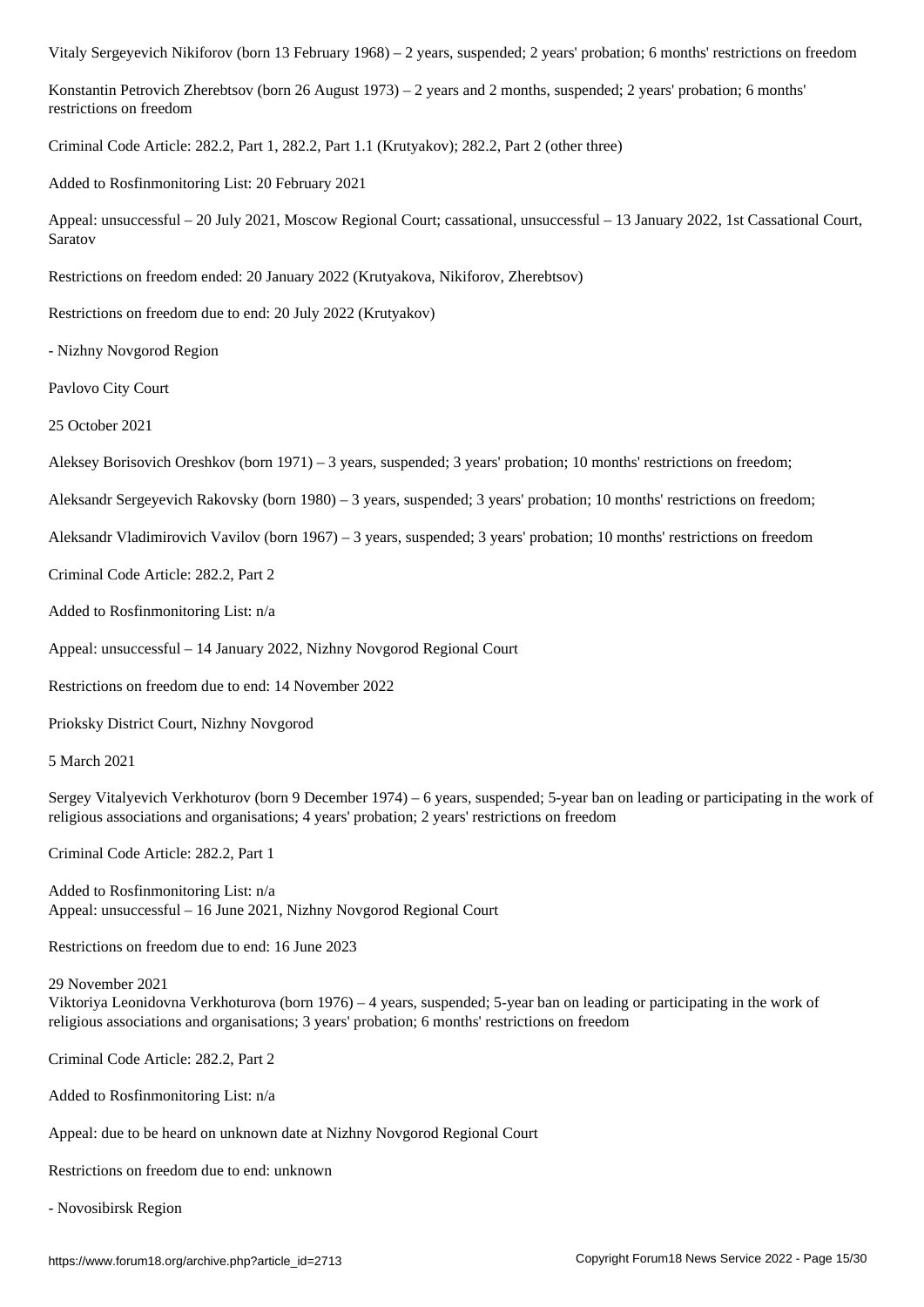21 May 2021

Vitaly Yuryevich Popov (born 23 February 1967) – 3 years and 6 months, suspended; 3 years' probation; 1 year's restrictions on freedom

Criminal Code Articles: 282.2, Part 2; 282.3, Part 1

Added to Rosfimonitoring List: 6 September 2019 Appeal: unsuccessful – 23 July 2021, Novosibirsk Regional Court

Restrictions on freedom due to end: 23 July 2022

- Omsk Region

Pervomaysky District Court, Omsk

Lenin District Court, Novosibirsk

30 November 2020

Gaukhar Magauinovna Bektimirova (born 1 January 1976) – 2 years and 3 months, suspended; 2 years and 6 months' probation; 6 months' restrictions on freedom;

Dinara Khayrollayevna Dyusekeyeva (born 24 October 1982) – 2 years, suspended; 2 years' probation; 6 months' restrictions on freedom;

Anastasiya Andreyevna Polyakova (born 25 May 1984) – 2 years and 6 months, suspended; 3 years' probation; 8 months' restrictions on freedom

Criminal Code Article: 282.2, Part 2

Added to Rosfinmonitoring List: 15 August 2018 (Polyakova); 21 November 2019 (other two)

Appeal: unsuccessful – 28 May 2021, Omsk Regional Court

Restrictions on freedom ended: 28 November 2021 (Bektemirova and Dyusekeyeva) Restrictions on freedom due to end: 28 January 2022 (Polyakova)

(The three women were convicted alongside Anastasiya Polyakova's husband Sergey Polyakov, who received a three-year prison sentence.)

- Perm Region

Industrial District Court, Perm

12 May 2021

Boris Ivanovich Burylov (born 8 April 1941) – 2 years and 6 months, suspended; 3 years' probation; 10 months' restrictions on freedom;

Aleksandr Valeryevich Inozemtsev (born 13 July 1972) – 2 years and 6 months, suspended; 3 years' probation; 10 months' restrictions on freedom;

Viktor Aleksandrovich Kuchkov (born 28 June 1967) – 2 years and 6 months, suspended; 3 years' probation; 10 months' restrictions on freedom;

Igor Valeryevich Turik (born 25 June 1968) – 7 years, suspended; 4 years' probation; 5-year ban on leadership of religious associations; 18 months' restrictions on freedom;

Yury Vladimirovich Vaag (born 21 August 1975) – 2 years and 6 months, suspended; 3 years' probation; 10 months' restrictions on freedom;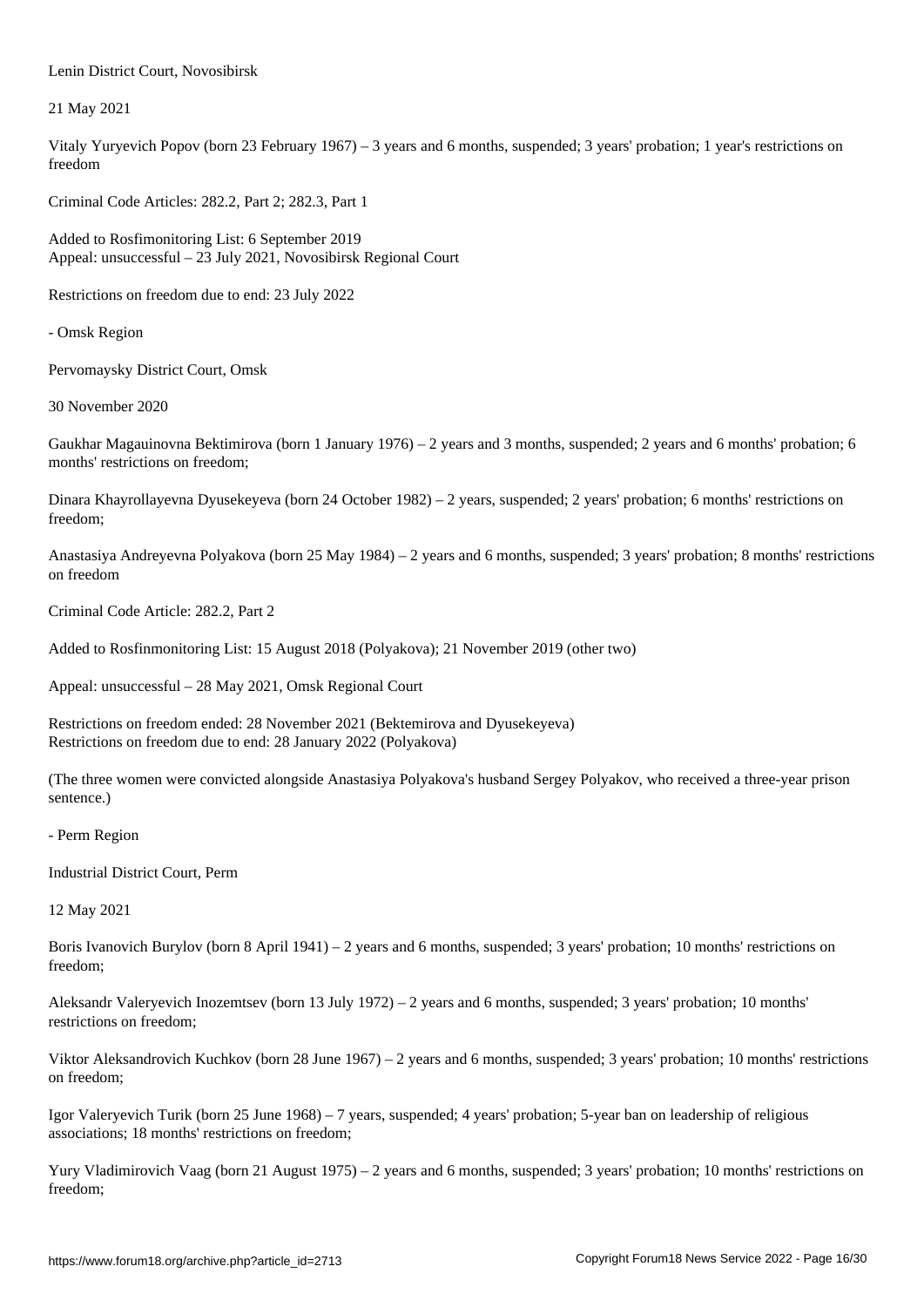Added to Rosfinmonitoring List: 21 February 2019

Appeal: unsuccessful – 20 August 2021, Perm Regional Court

Restrictions on freedom due to end: 20 February 2023 (Turik); 20June 2022 (other four)

- Primorye Region

Nadezhdinsky District Court

21 January 2020

Grigory Gennadyevich Bubnov (born 4 September 1965) – 6 years, suspended; 5-year ban on involvement in public organisations; 5 years' probation; 1 year's restrictions on freedom

Criminal Code Article: 282.2, Part 1

Added to Rosfinmonitoring List: 11 July 2019

Appeal: unsuccessful – 18 March 2020, Primorye Regional Court

Restrictions on freedom ended: 18 March 2021

15 March 2021

Vladimir Viktorovich Filippov (born 24 March 1943) – 6 years, suspended; 4 years' probation; 1 year's restrictions on freedom

Criminal Code Article: 282.2, Part 1

Added to Rosfinmonitoring List: 15 May 2020

Appeal: unsuccessful – 14 May 2021, Primorye Regional Court Restrictions on freedom due to end: 14 May 2022

19 May 2021

Lyudmila Aleksandrovna Shut (born 22 November 1947) – 4 years, suspended; 3 years' probation; 1 year's restrictions on freedom

Criminal Code Article: 282.2, Part 2

Added to Rosfinmonitoring List: 25 February 2020

Appeal: unsuccessful – 25 August 2021, Primorye Regional Court

Restrictions on freedom due to end: 25 August 2022

- Penza Region

Lenin District Court, Penza / Penza Regional Court

13 December 2019 / 16 September 2020

Vladimir Aleksandrovich Alushkin (30 June 1964) – 4 years, suspended; 2-year ban on leading and participating in public and religious organisations; 3 years' probation; 1 year's restrictions on freedom;

Criminal Code Article: 282.2, Part 1

Tatyana Sergeyevna Alushkina (born 12 September 1963) – 2 years, suspended; 3 years' probation; 8 months' restrictions on freedom;

Vladimir Aleksandrovich Kulyasov (born 17 April 1974) – 2 years, suspended; 3 years' probation; 8 months' restrictions on freedom;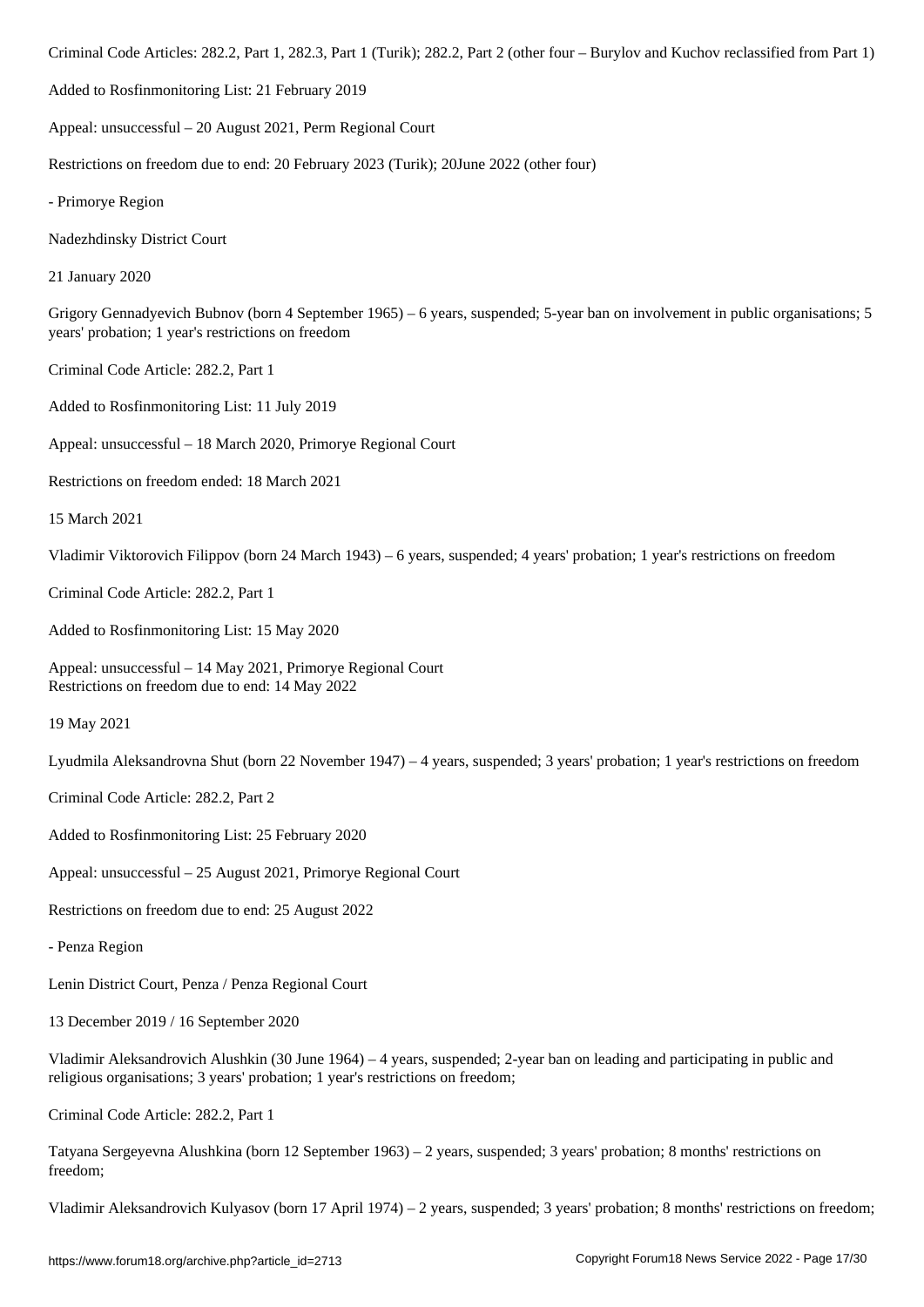Andrey Aleksandrovich Magliv (20 June 1984) – 2 years, suspended; 3 years' probation; 8 months' restrictions on freedom;

Galiya Anvarovna Olkhova (born 5 February 1970) – 2 years, suspended; 3 years' probation; 8 months' restrictions on freedom;

Denis Vladimirovich Timoshin (born 23 March 1980) – 2 years, suspended; 3 years' probation; 8 months' restrictions on freedom;

Criminal Code Article: 282.2, Part 2

Added to Rosfinmonitoring List: 6 September 2018 (men); 30 May 2019 (women)

Originally convicted on 13 December 2019 – Vladimir Alushkin sentenced to six years' imprisonment, the other five given suspended sentences.

Verdict overturned on appeal at Penza Regional Court on 25 March 2020 and case sent for re-trial, but new proceedings halted by successful prosecution cassational appeal at 1st Cassational Court in Saratov.

Fresh appeal hearing on 16 September 2020 at Penza Regional Court, at which the original suspended sentences were upheld and Alushkin's six-year prison term changed to a four-year suspended sentence.

Cassational appeal by defence: unsuccessful – 9 December 2021, 1st Cassational Court, Saratov

Restrictions on freedom ended: 16 September 2021 (Alushkin); 16 May 2021 (others)

Nikolsk District Court 30 December 2021

Maya Leonidovna Krupnova (born 11 May 1957) – 2 years, suspended; 3 years' probation; 8 months' restrictions on freedom;

Pyotr Sergeyevich Krupnov (born 12 July 1963) – 2 years, suspended; 3 years' probation; 8 months' restrictions on freedom

Criminal Code Article: 282.2, Part 2

Added to Rosfinmonitoring List: 12 October 2021

Appeal: unknown

Restrictions on freedom due to end: unknown

- Pskov Region

Porkhov District Court

7 September 2021

Andrey Nikolayevich Khabarov (born 15 February 1975) – 3 years, suspended; 2 years' probation; 6 months' restrictions on freedom

Criminal Code Article: 282.2, Part 2

Added to Rosfinmonitoring List: 21 November 2019

Appeal: case sent back for re-examination – 26 November 2021, Pskov Regional Court; first hearing in new proceedings due on 24 January 2022, Porkhov District Court

Restrictions on freedom due to end: unknown

Pskov Regional Court

3 August 2020

Gennady Valerianovich Shpakovsky (born 6 October 1958) – 6 years and 6 months, suspended; 3-year ban on leading and participating in public and religious organisations; 2 years' probation; 1 year's restrictions on freedom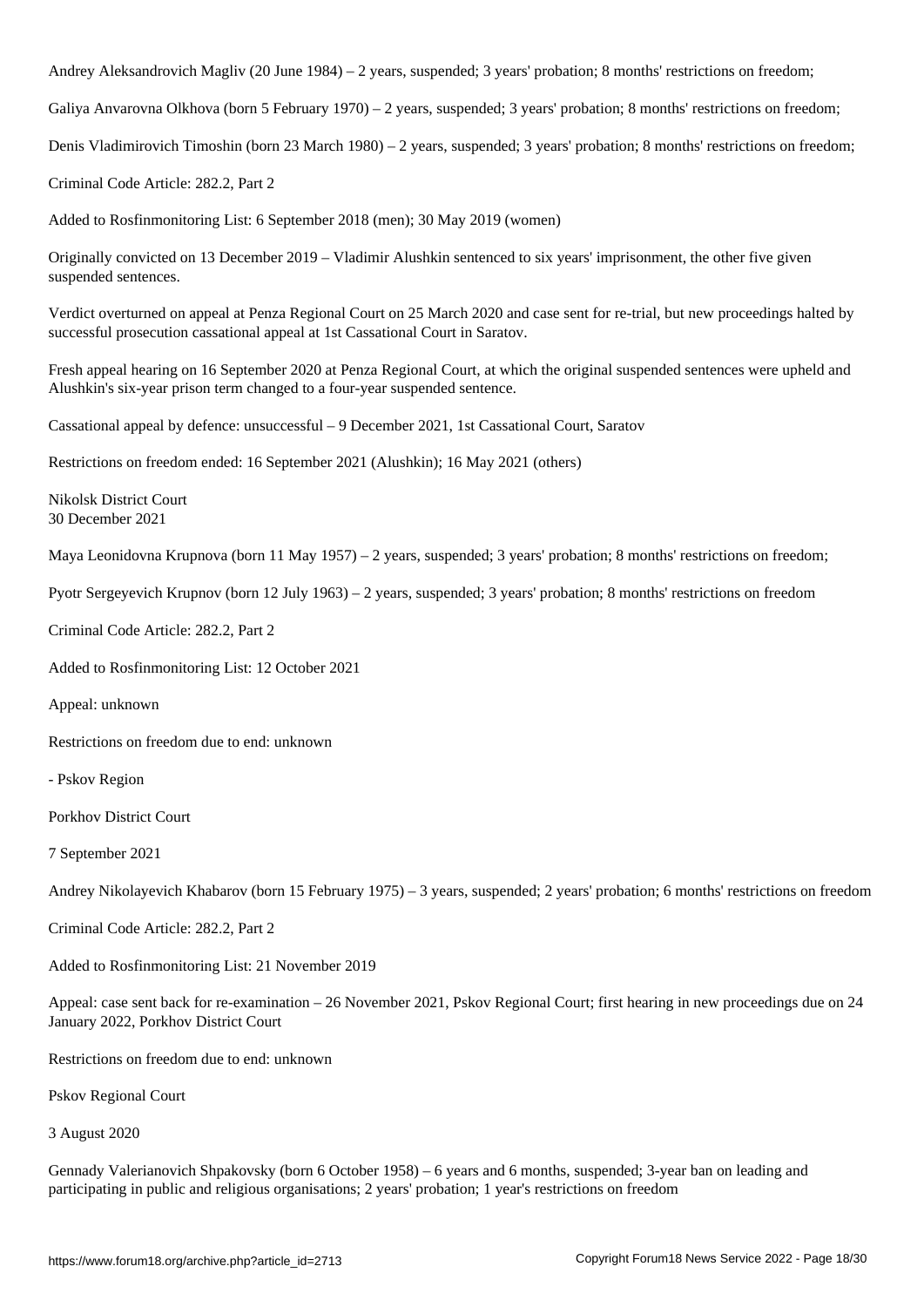Added to Rosfinmonitoring List: n/a

Originally convicted on 9 June 2020 at Pskov City Court and sentenced to 6 years and 6 months' imprisonment – sentence reduced on appeal to a suspended sentence of the same length.

Restrictions on freedom ended: 3 August 2021

- Rostov Region

Lenin District Court, Rostov-on-Don

17 December 2020

Ruslan Ramizovich Alyyev (born 21 June 1987) – 2 years and 6 months, suspended; 2 years and 6 months' probation; no restrictions on freedom

Criminal Code Article: 282.2, Part 2

Added to Rosfinmonitoring List: 27 June 2019

Appeal: unsuccessful – 1 March 2021, Rostov Regional Court; cassational, unsuccessful – 24 November 2021, 4th Cassational Court, Krasnodar

Restrictions on freedom due to end: n/a

21 December 2020 Semyon Olegovich Baybak (born 14 May 1997) – 3 years and 6 months, suspended; 4 years and 6 months' probation; 1 year's restrictions on freedom

Criminal Code Article: 282.2, Part 2; 282.3, Part 1

Added to Rosfinmonitoring List: 27 June 2019

Appeal: unsuccessful – 29 March 2021, Rostov Regional Court; cassational, unsuccessful – 13 January 2022, 4th Cassational Court, Krasnodar

Restrictions on freedom due to end: 29 March 2022

26 January 2021

Galina Vasilyevna Parkova (born 3 November 1970) – 2 years and 3 months, suspended; 2 years and 3 months' probation; no restrictions on freedom

Criminal Code Article: 282.2, Part 2

Added to Rosfinmonitoring List: 27 June 2019

Appeal: unsuccessful – 22 March 2021, Rostov Regional Court; cassational, unsuccessful – 15 December 2021, 4th Cassational Court, Krasnodar

Restrictions on freedom due to end: n/a

18 May 2021

Lyudmila Ivanovna Ponomarenko (born 11 May 1950) – 2 years, suspended; 1 year's probation; no restrictions on freedom

Criminal Code Article: 282.2, Part 2

Added to Rosfinmonitoring List: 27 June 2019

Appeal: none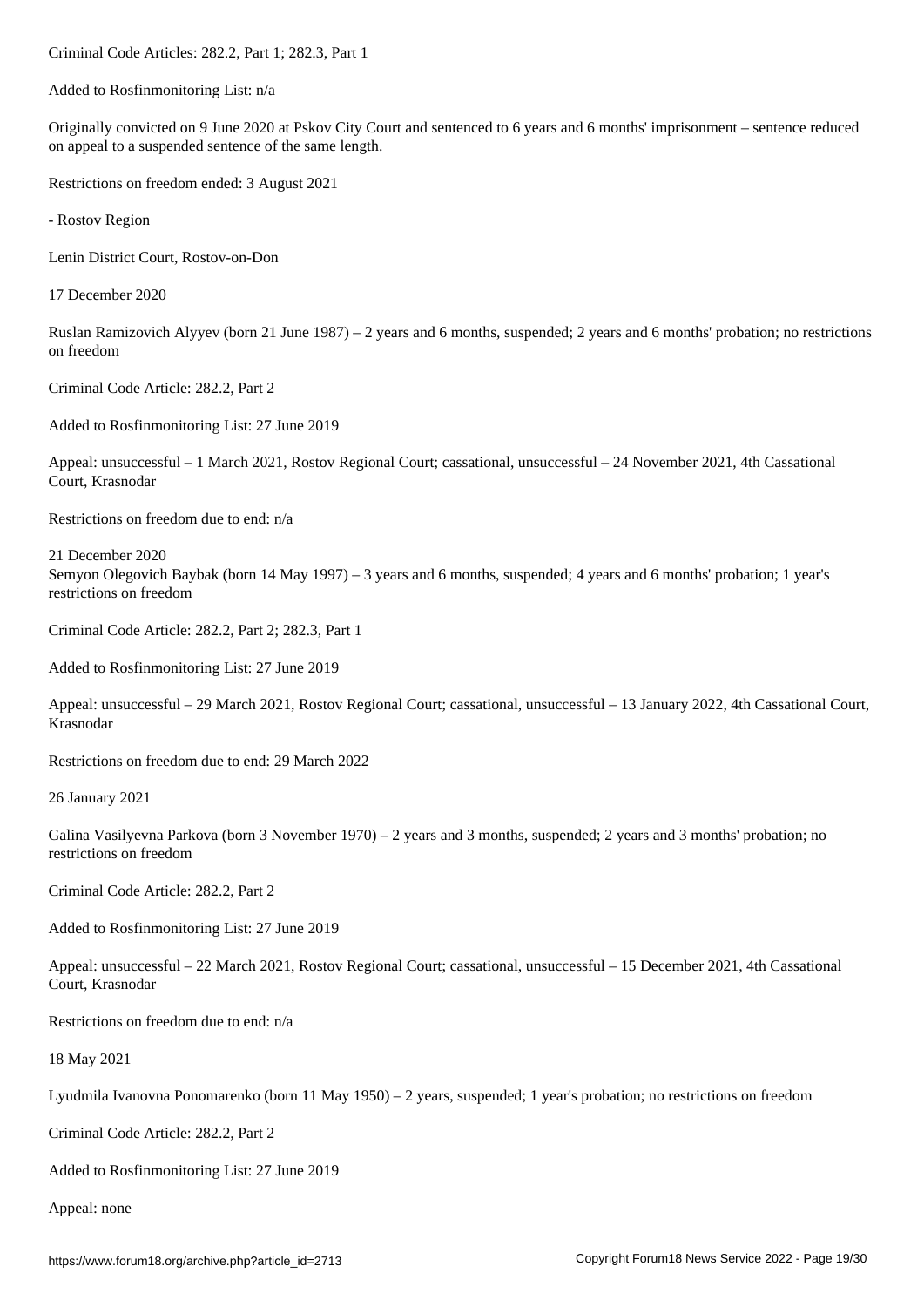2 August 2021

Andrey Vladislavovich Okhrimchuk (4 July 1979) – 4 years, suspended; 4 years' probation; 1 year's restrictions on freedom

Criminal Code Article: 282.2, Part 2; 282.3, Part 1

Added to Rosfinmonitoring List: 27 November 2020

Appeal: unsuccessful – 4 October 2021, Rostov Regional Court

Restrictions on freedom due to end: 4 October 2022

Voroshilov District Court, Rostov-on-Don

13 July 2021

Olga Aleksandrovna Ganusha (born 13 April 1961) – 2 years' suspended; 1 year and 6 months' probation; no restrictions on freedom

Criminal Code Article: 282.2, Part 2

Added to Rosfinmonitoring List: 27 June 2019

Appeal: unsuccessful – 30 September 2021, Rostov Regional Court

Restrictions on freedom due to end: n/a

- Sakha Republic (Yakutiya)

Lensk District Court

1 April 2020

Igor Nikolayevich Ivashin (born 16 April 1976) – 6 years, suspended; 5-year ban on holding leadership positions in any public organisation; 3 years and 6 months' probation; 1 year's restrictions on freedom;

Criminal Code Article: 282.2, Part 1

Added to Rosfinmonitoring List: 11 June 2020

Appeal: unsuccessful – 21 May 2020, Supreme Court of the Sakha Republic Restrictions on freedom ended: 21 May 2021

- Smolensk Region

Promyshlenny District Court, Smolensk

23 April 2021

Yevgeny Vladimirovich Deshko (born 7 May 1989) – 6 years, suspended; 3-year ban on holding positions of responsibility in religious organisations; 4 years' probation; 1 year's restrictions on freedom;

Ruslan Nikolayevich Korolyov (born 8 August 1982) – 6 years and 6 months, suspended; 4-year ban on holding positions of responsibility in religious organisations; 5 years' probation; 1 year's restrictions on freedom;

Valery Anatolyevich Shalev (born 23 September 1977) – 6 years and 6 months, suspended; 4-year ban on holding positions of responsibility in religious organisations; 5 years' probation; 1 year's restrictions on freedom

Criminal Code Article: 282.2, Part 1

Added to Rosfinmonitoring List: 27 June 2019 Appeal: unsuccessful – 31 August 2021, Smolensk Regional Court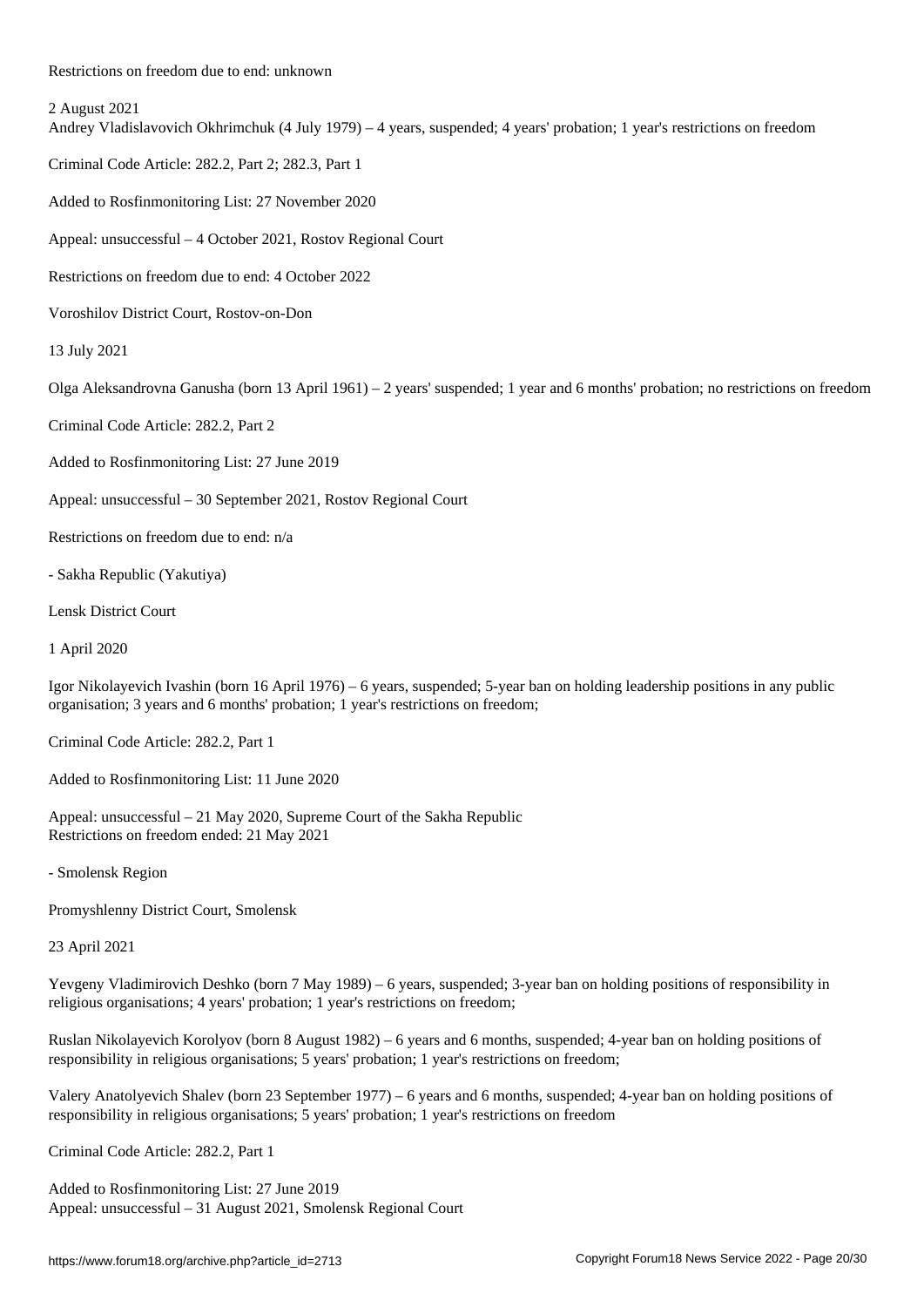Restrictions on freedom due to end: 31 August 2022

The three men were taken to court alongside Viktor Ivanovich Malkov (21 February 1959 – 26 April 2020), who died before proceedings had begun; according to the court website, the case against him was closed, but it remains unclear whether he is legally considered to have been found guilty. It is technically possible in Russia – though rare – to be tried and convicted posthumously.

Sychyovka District Court

22 April 2021

Natalya Igoryevna Sorokina (born 12 March 1975) – 6 years, suspended; 3-year ban on leading or participating in religious organisations; 3 years' probation; 1 year's restrictions on freedom;

Mariya Vladimirovna Troshina (born 13 February 1977) – 6 years, suspended; 3-year ban on leading or participating in religious organisations; 3 years' probation; 1 year's restrictions on freedom

Criminal Code Article: 282.2, Part 1

Added to Rosfinmonitoring List: 27 June 2019

Appeal: unsuccessful – 15 September 2021, Smolensk Regional Court

Restrictions on freedom due to end: 15 September 2022

- Sverdlovsk Region

Karpinsk City Court

15 July 2021

Darya Igoryevna Dulova (born 10 March 2000) – 1 year, suspended; 1 year's probation; no restrictions on freedom;

Venera Nikolayevna Dulova (born 3 January 1968) – 2 years, suspended; 2 years' probation; no restrictions on freedom;

Aleksandr Vitalyevich Pryanikov (1 May 1987) – 2 years and 6 months, suspended; 2 years' probation; no restrictions on freedom

Criminal Code Article: 282.2, Part 2

Added to Rosfinmonitoring List: 15 October 2020

Appeal: due to be heard on 4 February 2022, Sverdlovsk Regional Court

Restrictions on freedom due to end: n/a

The Dulovas and Pryanikov were originally convicted on 27 January 2020 and given similar suspended sentences. At an appeal hearing on 6 August 2020, Sverdlovsk Regional Court sent the case back for re-examination. All three are also subjects of another criminal case under Article 282.2, Part 1, Article 282.2, Part 1.1, and Article 150, Part 4 alongside two other Karpinsk Jehovah's Witnesses and a non Jehovah's Witness charged with the same offences.

- Tatarstan Republic

Naberezhnyye Chelny City Court

31 August 2021

Nakiya Khametzakirovna Sharifullina (born 1 January 1958 – Muslim) – 2 years, suspended; 18 months' probation; no restrictions on freedom

Criminal Code Article: 282.2, Part 1

Added to Rosfinmonitoring List: 11 June 2020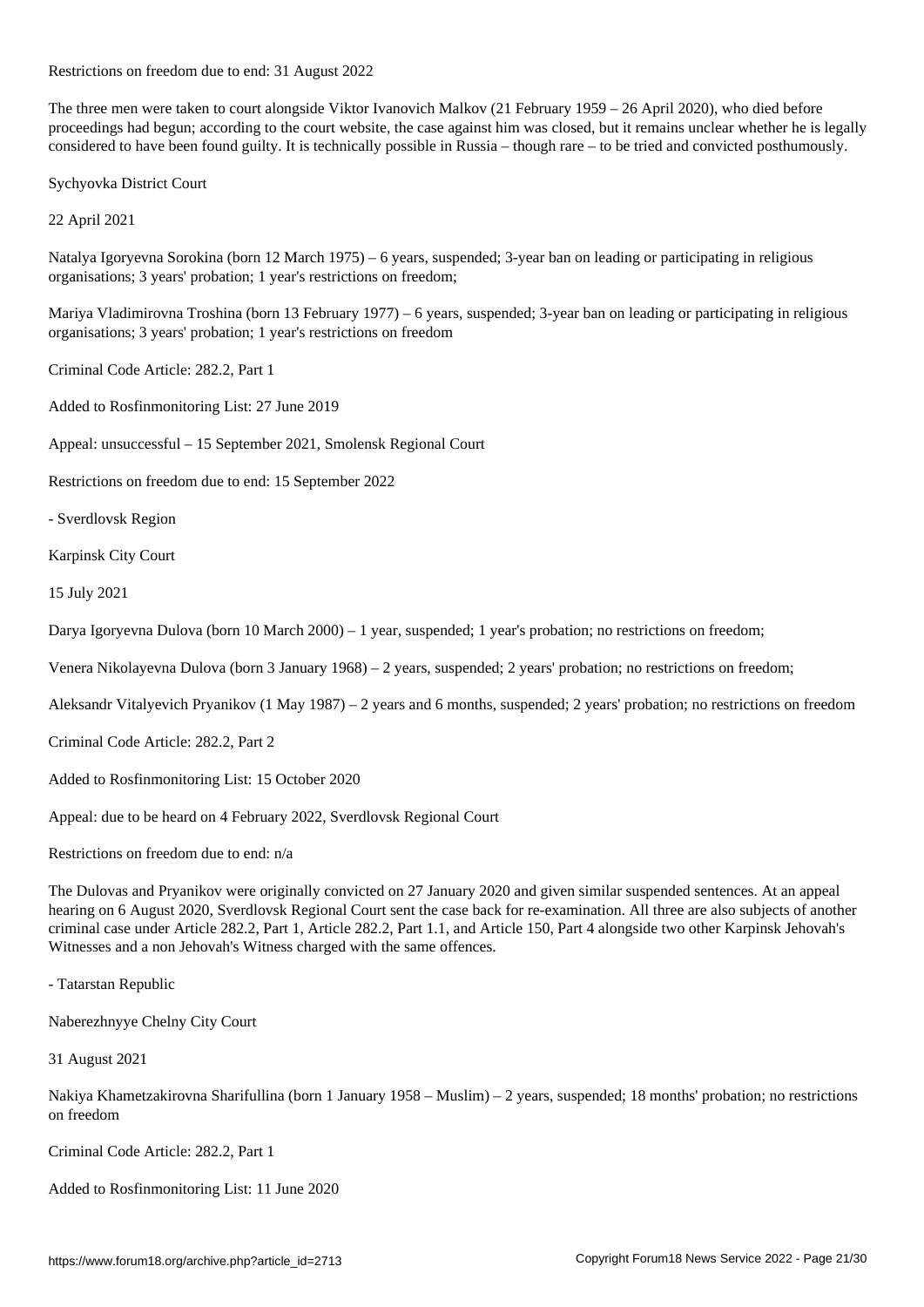Restrictions on freedom due to end: n/a

16 December 2021

Ilkham Shamilevich Karimov (born 9 February 1981) – 2 years and 6 months, suspended; 2 years' probation; no restrictions on freedom;

Konstantin Viktorovich Matrashov (22 August 1988) – 2 years and 6 months, suspended; 2 years' probation; no restrictions on freedom;

Vladimir Nikolayevich Myakushin (born 6 November 1987) – 3 years and 1 month, suspended; 2 years' probation; no restrictions on freedom;

Aydar Maratovich Yulmetyev (born 10 August 1993) – 2 years and 9 months, suspended; 2 years' probation; no restrictions on freedom

Criminal Code Article: 282.2, Part 1 (all); 282.3, Part 1 (Myakushin)

Added to Rosfinmonitoring List: 25 July 2019

Appeal: unknown

Restrictions on freedom due to end: unknown

- Tomsk Region

Seversk City Court

17 November 2021

Yelena Petrovna Savelyeva (born 22 July 1941) – 4 years, suspended; 4 years' probation; no restrictions on freedom

Criminal Code Article: 282.2, Part 1.1

Added to Rosfinmonitoring List: 20 April 2021

Appeal: second hearing due on 24 January 2022, Tomsk Regional Court Restrictions on freedom due to end: unknown

- Ulyanovsk Region

Zasviyazhsky District Court, Ulyanovsk 8 October 2020

Sergey Aleksandrovich Mysin (born 21 June 1965) – 4 years, suspended; 4 years' probation; 10 months' restrictions on freedoms

Criminal Code Article: 282.2, Part 1

Aleksandr Vyacheslavovich Ganin (born 8 January 1957) – 3 years, suspended; 3 years' probation; 9 months' restrictions on freedom

Khoren Nikolevich Khachikyan (born 25 April 1985) – 2 years and 4 months, years, suspended; 2 years and 6 months' probation; 7 months' restrictions on freedom

Natalya Aleksandrovna Mysina (born 17 December 1971) – 2 years and 2 months, suspended; 2 years and 6 months' probation; 7 months' restrictions on freedom

Andrey Vladimirovich Tabakov (born 23 January 1973) – 3 years and 3 months, suspended; 4 years' probation; 10 months' restrictions on freedom

Mikhail Grigoryevich Zelensky (born 7 November 1960) – 2 years and 6 months, suspended; 3 years' probation; 8 months' restrictions on freedom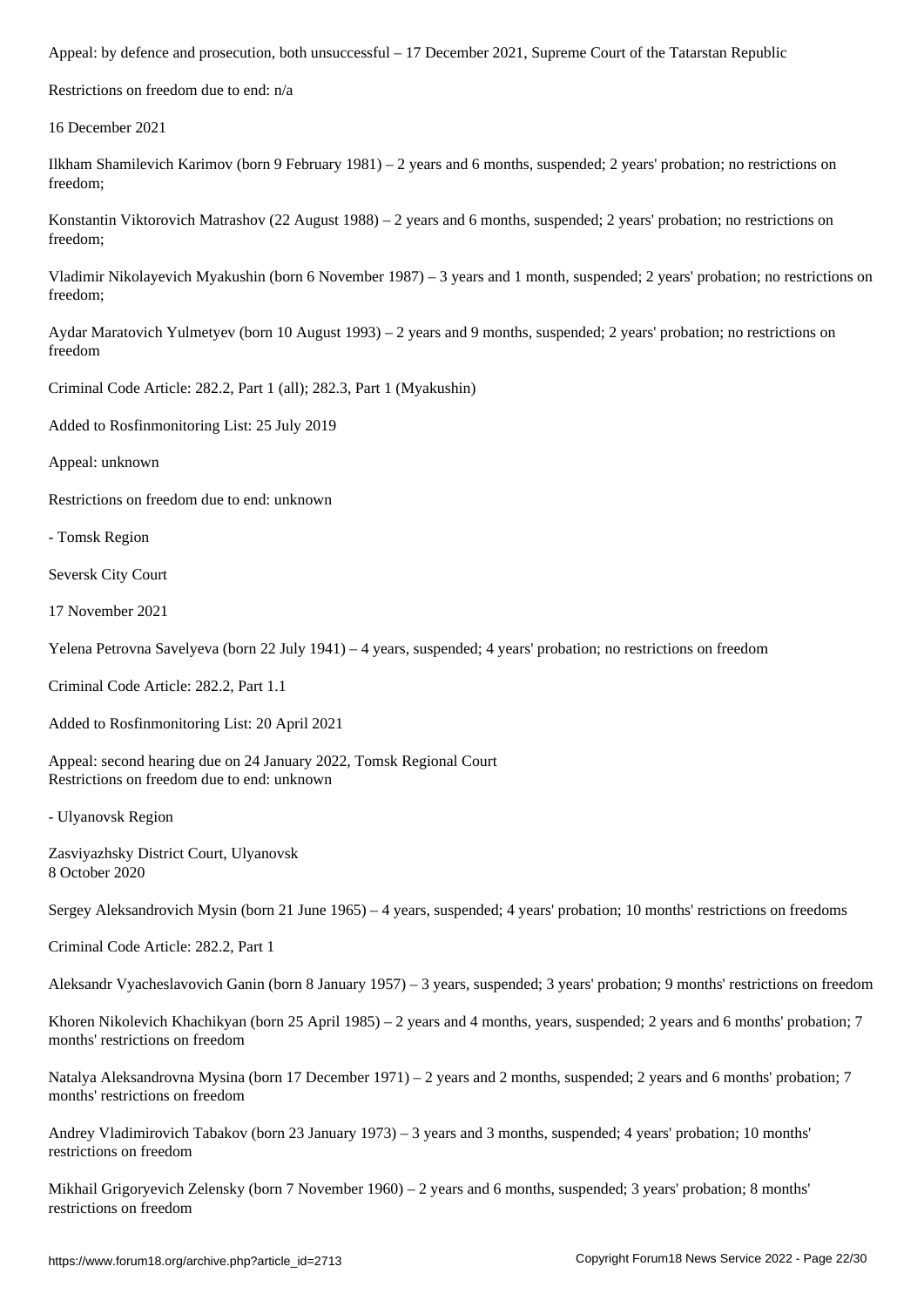Added to Rosfinmonitoring List: 30 May 2019 (Ganin); 6 May 2019 (others)

Probationary periods: from 2 years and 6 months to 4 years

Criminal Code Article: 282.2, Part 2

Appeal: by defence, unsuccessful; by prosecution, partially successful – 29 January 2021, Ulyanovsk Regional Court (the appeal judge reversed the first-instance court's decision at sentencing to change Sergey Mysin's crime from Criminal Code Article 282.2, Part 1 ("organising") to Part 2 ("participation"). After the reversal of that decision, Mysin's suspended sentence was increased from 4 years to 4 years and 6 months and his period of restrictions on freedom from 10 months to 1 year.

Restrictions on freedom ended: 29 August 2021 (Khachikyan and Mysina); 29 September 2021 (Zelensky); 29 October 2021 (Ganin); 29 November 2021 (Tabakov)

Restrictions on freedom due to end: 29 January 2022 (Mysin)

SUSPENDED SENTENCES – NO LONGER SUBJECT TO PROBATION, RESTRICTIONS, OR BANS

No Jehovah's Witnesses have yet reached the end of their probationary periods.

- Chelyabinsk Region

Soviet District Court, Chelyabinsk

18 May 2016

Yakov Aleksandrovich Tselyuk (born 3 October 1984 – Muslim) – 2 years, suspended; 2 years' probation; 1 year's restrictions on freedom

Criminal Code Article: 282.2, Part 2

Added to Rosfinmonitoring List: shortly before 13 July 2016

Appeal: none

Restrictions on freedom ended: 28 May 2017

Sudimost expired: 28 May 2018

Removed from Rosfinmonitoring List: 6 September 2018

- Krasnoyarsk Region

Soviet District Court, Krasnoyarsk

14 August 2018

Sabirzhon Shamsidinovich Kabirzoda (born 4 May 1991 – Muslim) – 2 years, suspended; 2 years' probation; unknown restrictions

Criminal Code Article: 282.2, Part 2

Added to Rosfinmonitoring List: shortly before 20 November 2017

Appeal: none Restrictions on freedom ended: unknown

Sudimost expired: 14 August 2020

Removed from Rosfinmonitoring List: 17 September 2020

- Ulyanovsk Region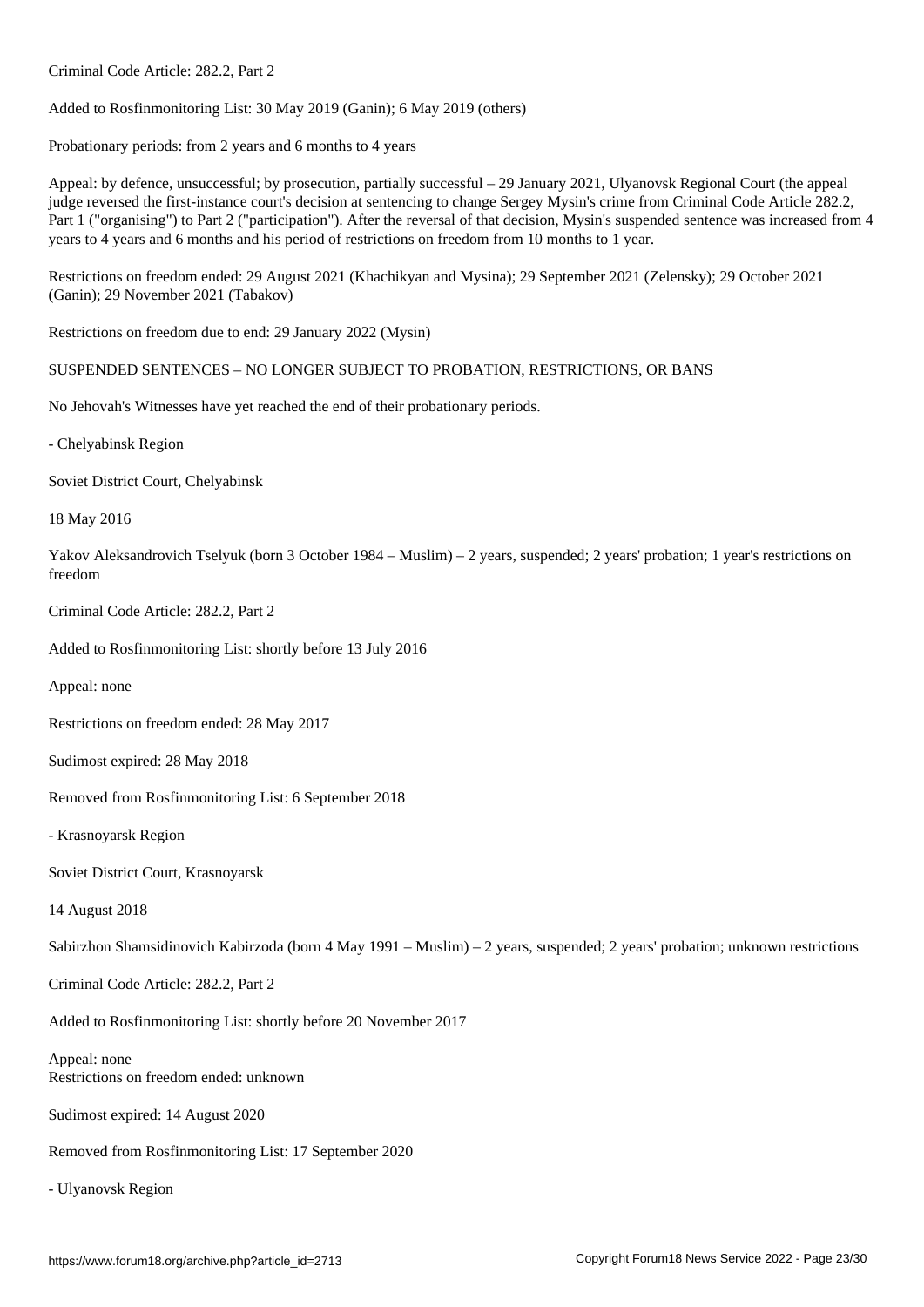#### 25 February 2015

Stepan Nikolayevich Kudryashov (born 8 February 1989 – Muslim) – 2 years, suspended; 2 years' probation; unknown restrictions;

Aleksandr Vasilyevich Melentyev (born 2 August 1989 – Muslim) – 1 year and 8 months, suspended; 22 months' probation; unknown restrictions

Criminal Code Article: 282.2, Part 2

Added to Rosfinmonitoring List: shortly before 18 February 2015

Appeal: unsuccessful – 13 May 2015, Ulyanovsk Regional Court

Restrictions on freedom ended: unknown

Sudimost expired: 13 March 2017 (Melentyev); 13 May 2017 (Kudryashov)

Removed from Rosfinmonitoring List: shortly before 20 January 2017 (Melentyev); shortly before 2 June 2017 (Kudryashov)

FINES (both in force and with appeals pending)

- Arkhangelsk Region

Solombalsky District Court, Arkhangelsk

19 July 2021 Yevgeny Viktorovich Yakku (born 22 February 1980) – 780,000 Roubles (reduced from 800,000 Roubles to account for one day spent in detention)

Criminal Code Articles: 282.2, Part 1, 282.2, Part 1.1

Added to Rosfinmonitoring List: 4 April 2019

Appeal: unsuccessful – 1 October 2021, Arkhangelsk Regional Court

Sudimost due to end: October 2022

Court in associated civil suit ordered him to pay 100,000 Roubles to the person he allegedly involved in the community

-Jewish Autonomous Region

Birobidzhan District Court

15 February 2021

Svetlana Yakovlevna Monis (born 15 July 1977) – 10,000 Roubles (payable in instalments over 5 months)

Criminal Code Article: 282.2, Part 2

Added to Rosfinmonitoring List: 10 October 2019

Appeal: by defence, unsuccessful; by prosecution, successful – 12 May 2021, Court of the Jewish Autonomous Region

The appeal judge handed Monis a suspended sentence of 2 years and 6 months, with 2 years' probation and 1 year's restrictions on freedom.

Cassational appeal: case sent back for re-examination in appeal court – 9 December 2021, 9th Cassational Court, Vladivostok; new hearing date unknown

-Khanty-Mansi Autonomous Region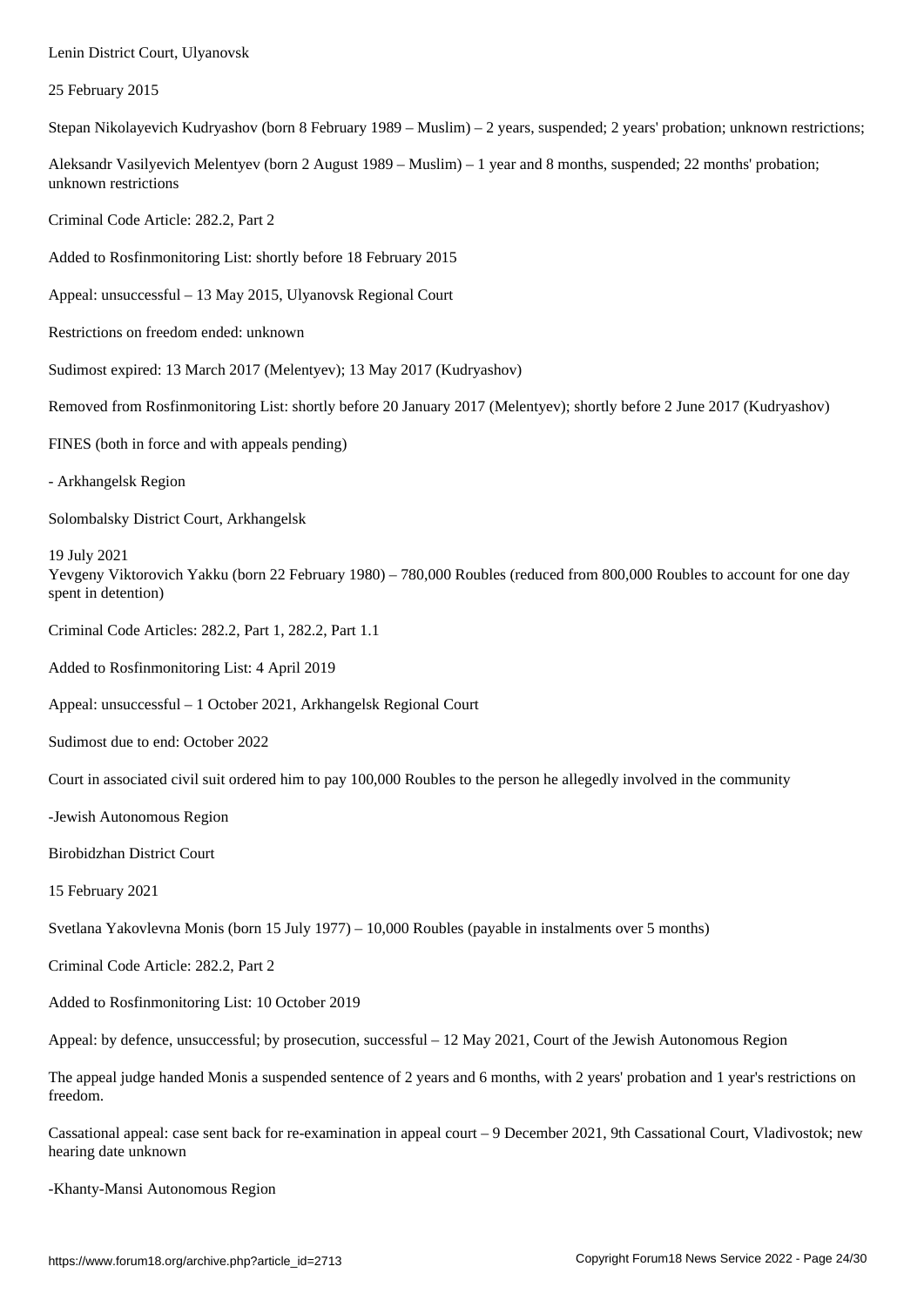24 December 2021

Andrey Vladimirovich Sazonov (born 15 August 1980) – 500,000 Roubles

Criminal Code Articles: 282.2, Part 1, 282.3, Part 1

Added to Rosfinmonitoring List: 10 October 2019

Appeal: lodged by both defence and prosecution, 10 January 2022 – hearing date at Court of Khanty-Mansi Autonomous Region unknown

Sudimost due to expire: unknown

- Kirov Region

Lenin District Court, Kirov 19 July 2021

Aleksandr Petrovich Shamov (born 4 November 1960) – 420,000 Roubles;

Andrey Vladimirovich Shchepin (born 11 June 1991) – 500,000 Roubles;

Yevgeny Georgiyevich Udintsev (born 14 March 1949) – 200,000 Roubles

Criminal Code Article: 282.2, Part 1

Added to Rosfinmonitoring List: 30 April 2019

Appeal: unsuccessful – 2 December 2021, Kirov Regional Court

Sudimost due to expire: December 2022

October District Court, Kirov

23 October 2020

Anatoly Mikhailovich Tokarev (born 31 December 1958) – 500,000 Roubles

Criminal Code Articles: 282.2, Part 1 and 282.3, Part 1

Added to Rosfinmonitoring List: 4 July 2019

Appeal: unsuccessful – 14 January 2021, Kirov Regional Court; cassational, unsuccessful – 30 November 2021, 6th Cassational Court, Samara

Sudimost due to expire: January/February 2022

- Krasnoyarsk Region

Minusinsk City Court

2 June 2021

Dmitry Anatolyevich Maslov (born 7 September 1976) – 450,000 Roubles

Criminal Code Article: 282.2, Part 1

Added to Rosfinmonitoring List: 20 June 2019

Appeal: unsuccessful – 5 October 2021, Krasnoyarsk Regional Court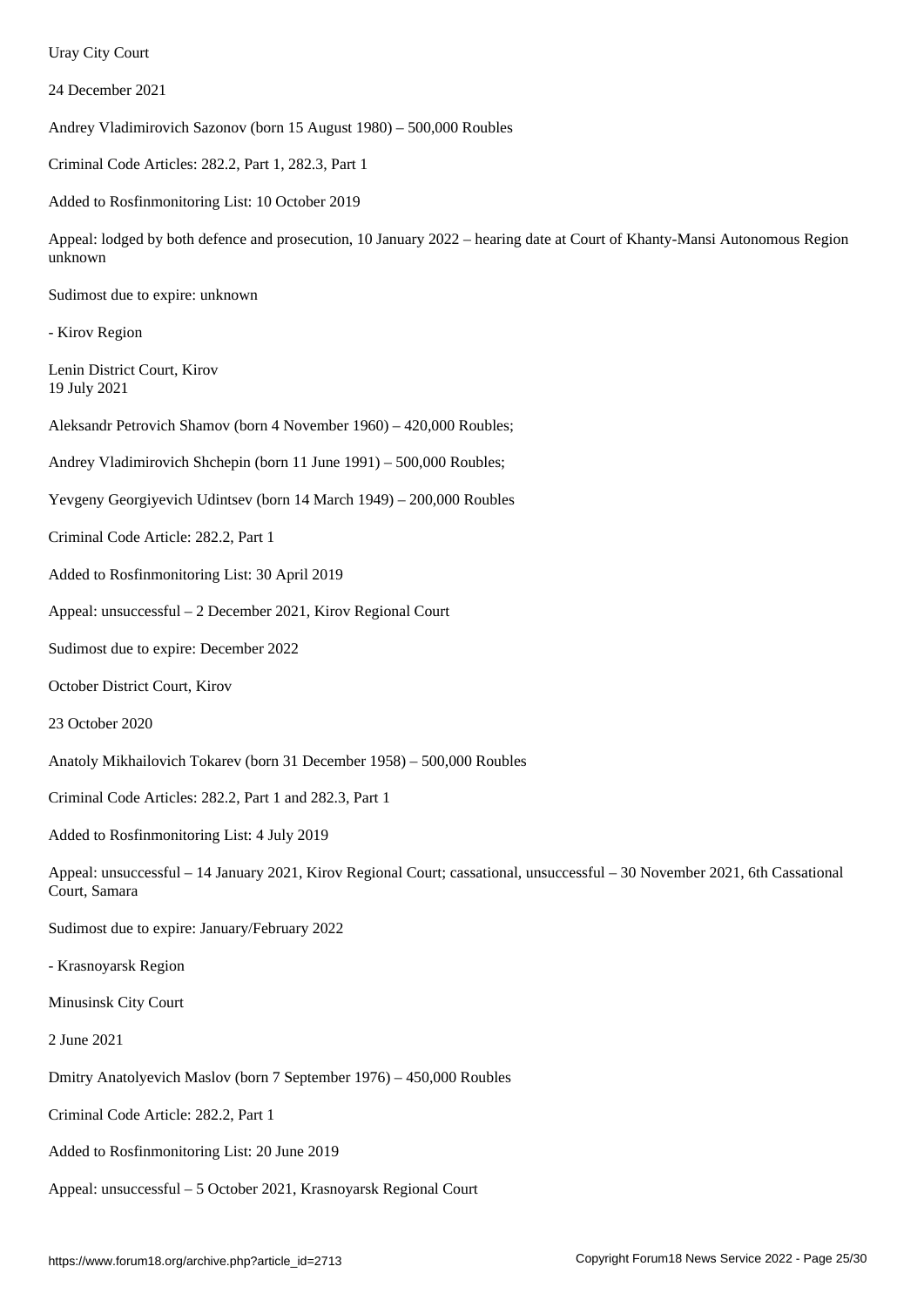- Lipetsk Region

Soviet District Court, Lipetsk

24 November 2021

Viktor Nikolayevich Bachurin (born 22 February 1962) – 300,000 Roubles (reduced from 500,000 to account for time spent in detention);

Aleksandr Venyaminovich Kostrov (born 26 August 1961) – 300,000 Roubles (reduced from 500,000 to account for time spent in detention);

Artur Vyacheslavovich Netreba (born 6 February 1978) – 300,000 Roubles (reduced from 500,000 to account for time spent in detention)

Criminal Code Article: 282.2, Part 2

Added to Rosfinmonitoring List: 12 March 2020

Appeal: unsuccessful (both defence and prosecution) – 20 January 2022, Lipetsk Regional Court

Sudimost due to expire: January/February 2023

#### FINES PAID AND SUDIMOST (CRIMINAL RECORD) SPENT

- Ivanovo Region

Furmanovo City Court

28 July 2020

Yevgeny Andreyevich Spirin (born 24 February 1986) – 700,000 Roubles (reduced to 500,000 to account for time spent in detention)

Criminal Code Article: 282.2, Part 1

Added to Rosfinmonitoring List: 24 November 2020

Appeal: unsuccessful – 14 October 2020, Ivanovo Regional Court

Sudimost expired: October/November 2021

Removed from Rosfinmonitoring List: 24 December 2021

- Kamchatka Region

Vilyuchinsk City Court 14 February 2020

Mikhail Yuryevich Popov (born 25 May 1962) – 350,000 Roubles

Yelena Vyacheslavovna Popova (born 10 September 1963) – 300,000 Roubles

Criminal Code Article: 282.2, Part 1 and 282.2, Part 1.1 – but changed to Part 2 by judge at sentencing

Added to Rosfinmonitoring List: 11 October 2018

Appeal: partially successful – conviction upheld but fines reduced from 650,000 Roubles in total to 500,000 Roubles in total – 17 March 2020, Kamchatka Regional Court

Sudimost expired: March/April 2021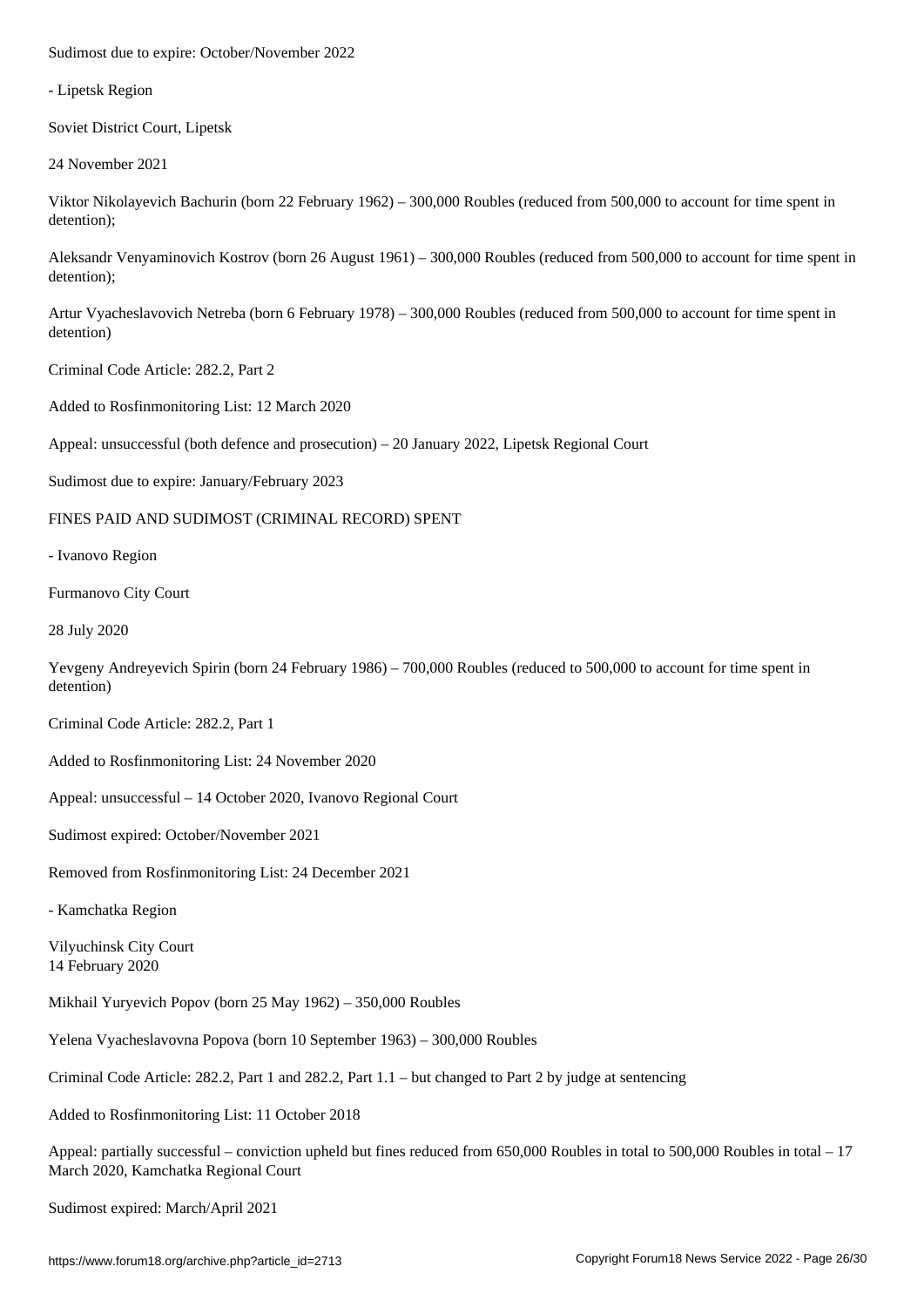Removed from Rosfinmonitoring List: 17 August 2021

- Khabarovsk Region

Khabarovsk Regional Court

5 November 2019

Valery Vasilyevich Moskalenko (born 15 April 1967) – 500,000 Roubles

Criminal Code Article: 282.2, Part 2

Added to Rosfinmonitoring List: n/a

Originally convicted on 2 September 2019 at Railway District Court, Khabarovsk, and sentenced to 2 years and 2 months of assigned labour (prinuditelniye raboty) with 6 months' restrictions on freedom – sentence reduced to fine on appeal and waived because of time spent in detention

Sudimost expired: November 2020

Removed from Rosfinmonitoring List: n/a

- Krasnoyarsk Region

Soviet District Court, Krasnoyarsk

3 July 2015

Tatyana Guzenko (born 1964/5 – Muslim) – 100,000 Roubles

Criminal Code Article: 282.2, Part 1

Added to Rosfinmonitoring List: n/a

Appeal: unsuccessful – 31 July 2015, Krasnoyarsk Regional Court

Sudimost expired: August 2016

Removed from Rosfinmonitoring List: n/a

Guzenko was tried alongside Yelena Gerasimova, who was also charged under Article 282.2, Part 1 – the case against Gerasimova was closed because of the statute of limitations in force at the time.

18 December 2015

Andrey Nikolayevich Dedkov (born 16 June 1979 - Muslim) – 150,000 Roubles (but later waived);

Criminal Code Article: 282.2, Part 1

Aleksey Sergeyevich Kuzmenko (born 9 June 1982 – Muslim) – 100,000 Roubles (but later waived)

Criminal Code Article: 282.2, Part 2

Added to Rosfinmonitoring List: shortly before 2 April 2014 (Dedkov); shortly before 24 October 2014 (Kuzmenko)

Appeal: unsuccessful, but fines waived because of statute of limitations – 26 January 2016, Krasnoyarsk Regional Court

Sudimost expired: January 2017

Removed from Rosfinmonitoring List: shortly before 7 December 2017 (Kuzmenko); 19 September 2018 (Dedkov).

7 June 2018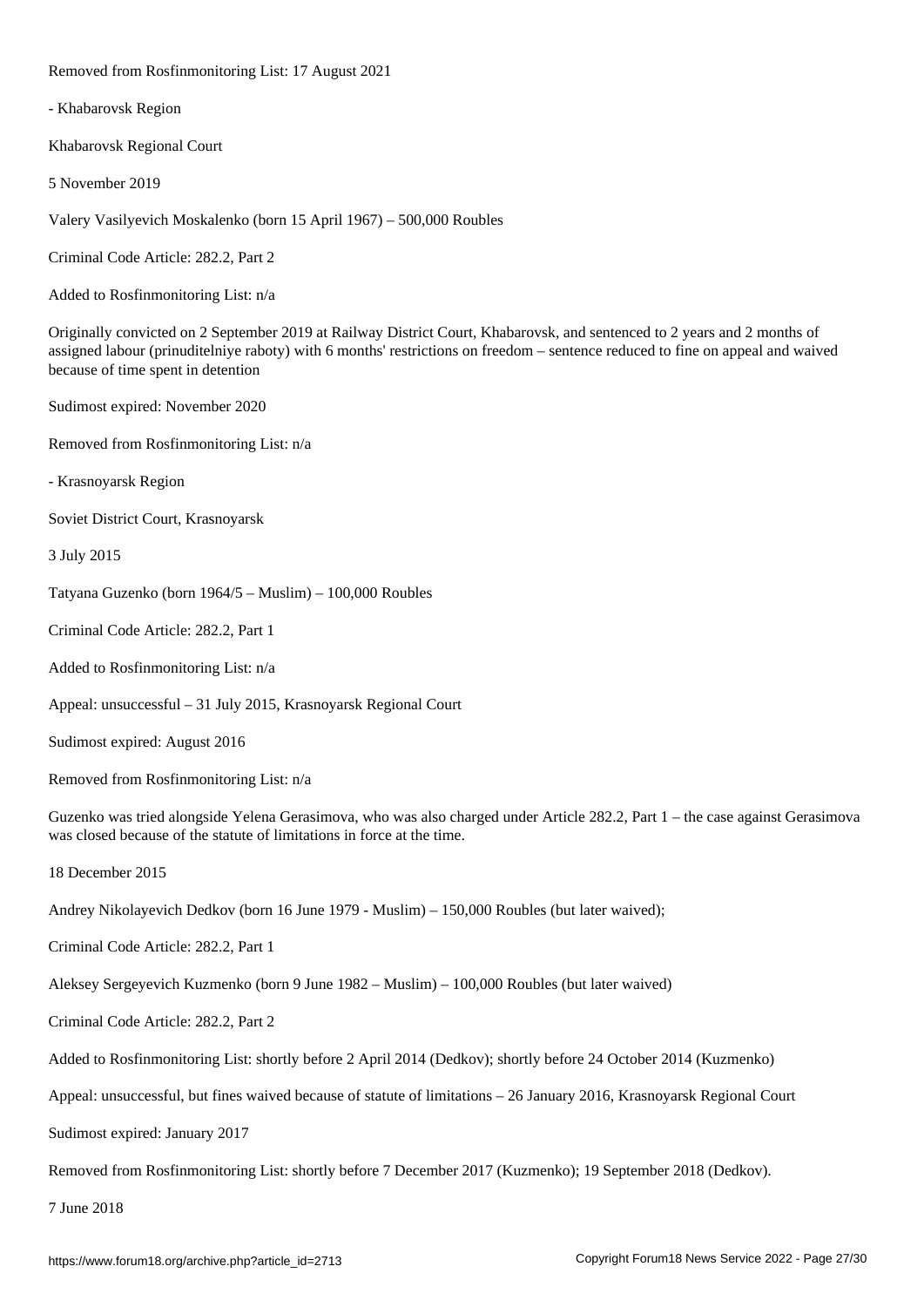Andrey Nikolayevich Dedkov (born 16 June 1979 - Muslim) – 250,000 Roubles Criminal Code Article 282.2, Part 1 Added to Rosfinmonitoring List: 25 December 2018 Appeal by Dedkov: none Prosecution appeal against fine for "excessive leniency" and for five year jail term rejected on 2 October 2018. Sudimost expired: October/November 2019 Removed from Rosfinmonitoring List: 30 January 2020 Sverdlovsk District Court, Krasnoyarsk 1 October 2018 Andrei Gennadyevich Rekst (born 14 March 1994 - Muslim) – 125,000 Roubles Criminal Code Article 282.2, Part 2 Added to Rosfinmonitoring List: shortly before 14 October 2016 Appeal: none Sudimost expired: October/November 2019 Removed from Rosfinmonitoring List: 19 December 2019 - Murmansk Region Polyarny District Court 24 January 2020 Roman Nikolayevich Markin (born 18 March 1974) – 300,000 Roubles (reduced from 600,000 Roubles to account for time spent in detention) Viktor Fyodorovich Trofimov (born 26 March 1957) – 350,000 Roubles (reduced from 650,000 Roubles to account for time spent in detention) Criminal Code Article: 282.2, Part 1 Added to Rosfinmonitoring List: n/a Appeal: unsuccessful – 25 May 2020, Murmansk Regional Court; cassational, unsuccessful – 16 December 2021, 3rd Cassational Court, St Petersburg Sudimost expired: May/June 2021 Removed from Rosfinmonitoring List: n/a - Oryol Region Oryol District Court 1 April 2019 Sergey Vladimirovich Skrynnikov (born 30 October 1962) – 350,000 Roubles

Criminal Code Article: 282.2, Part 2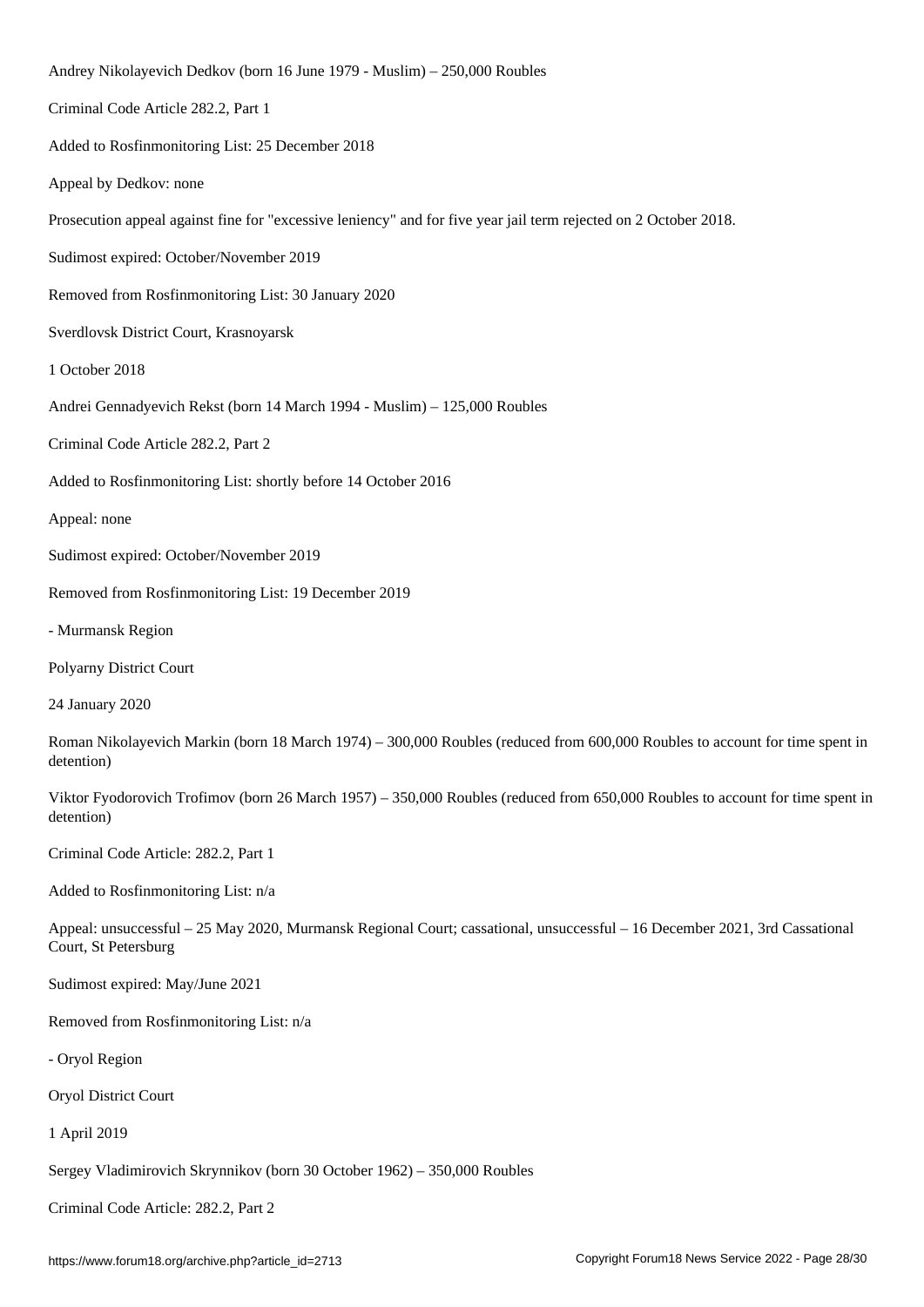Added to Rosfinonitoring List: shortly before 27 March 2018 Appeal: unsuccessful – 13 June 2019, Oryol Regional Court Sudimost expired: June/July 2020 Removed from Rosfinmonitoring List: 15 October 2020 - Perm Region Ordzhonikidze District Court, Perm 4 July 2019 Aleksandr Vasilyevich Solovyov (born 13 February 1970) – 300,000 Roubles Criminal Code Article: 282.2, Part 2 Added to Rosfinmonitoring List: 20 June 2019 Appeal: unsuccessful – 5 September 2019, Perm Regional Court Sudimost expired: September/October 2020 Removed from Rosfinmonitoring List: 29 October 2020 14 November 2019 Aleksey Aleksandrovich Metsger (born 8 September 1975) – 350,000 Roubles Criminal Code Article: 282.2, Part 2

Added to Rosfinmonitoring List: n/a

Appeal: unsuccessful – 13 January 2020, Perm Regional Court; cassational, unsuccessful – 21 April 2021, 7th Cassational Court, Chelyabinsk

Sudimost expired: January/February 2021

Removed from Rosfinmonitoring List: n/a

#### (END)

Full reports on freedom of thought, conscience and belief in Russia (https://www.forum18.org/archive.php?query=&religion=all&country=10).

For more background see Forum 18's survey of the general state of freedom of religion and belief in Russia (https://www.forum18.org/archive.php?article\_id=2246), as well as Forum 18's survey of the dramatic decline in this freedom related to Russia's Extremism Law (https://www.forum18.org/archive.php?article\_id=2215).

A personal commentary by the Director of the SOVA Center for Information and Analysis (https://www.sova-center.ru), Alexander Verkhovsky, about the systemic problems of Russian "anti-extremism" laws (https://www.forum18.org/archive.php?article\_id=1468).

Forum 18's compilation of Organisation for Security and Co-operation in Europe (OSCE) freedom of religion or belief commitments (https://www.forum18.org/archive.php?article\_id=1351).

Follow us on Twitter @Forum\_18 (https://twitter.com/forum\_18)

Follow us on Facebook @Forum18NewsService (https://www.facebook.com/Forum18NewsService)

Follow us on Telegram @Forum18NewsService (https://t.me/s/forum18newsservice)